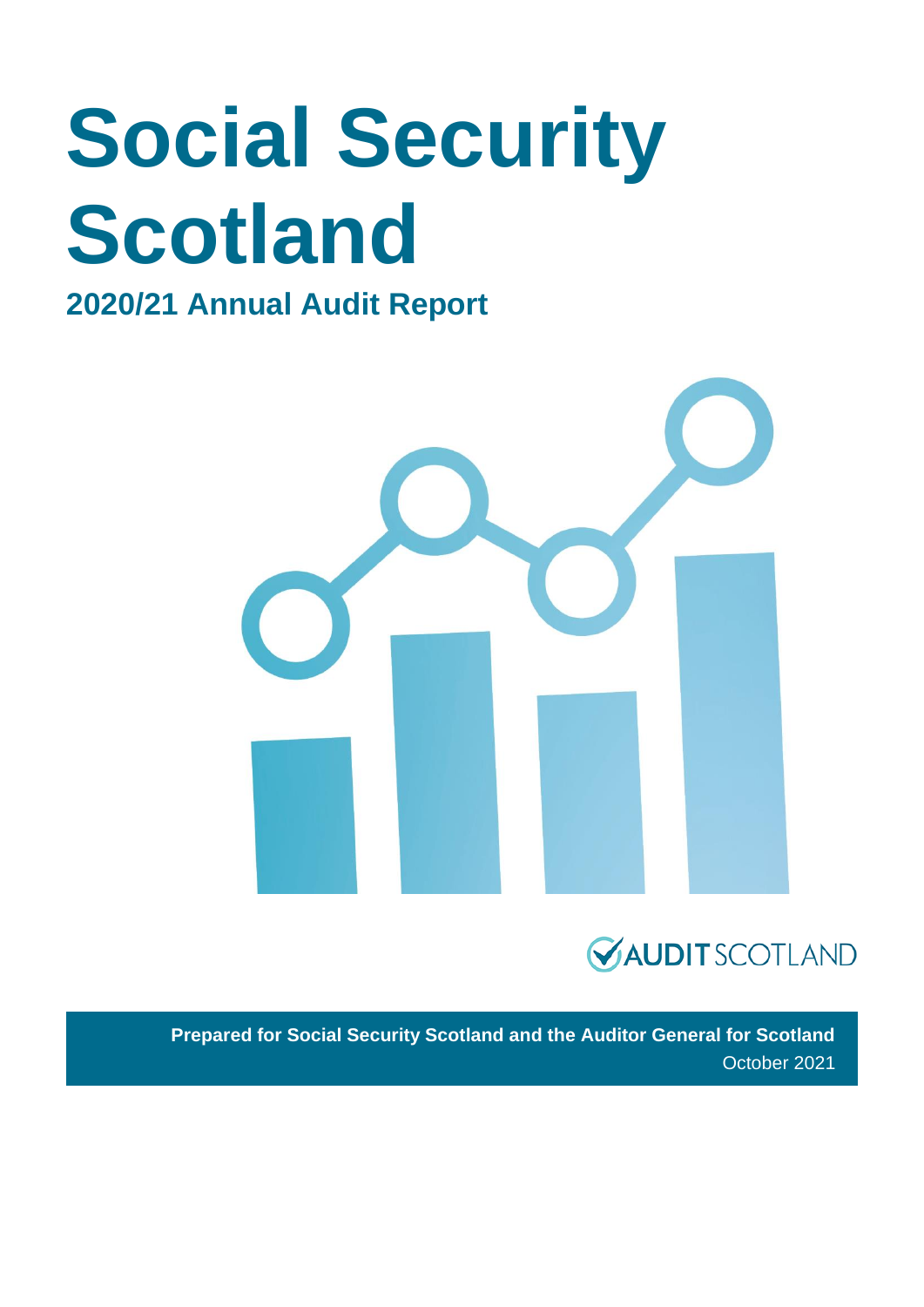### **Contents**

| Key messages                                                   | 3  |
|----------------------------------------------------------------|----|
| <b>Introduction</b>                                            | 4  |
| 1. Audit of 2020/21 annual report and accounts                 | 8  |
| 2. Financial management                                        | 14 |
| 3. Financial sustainability                                    | 21 |
| 4. Governance and transparency                                 | 25 |
| 5. Value for money                                             | 28 |
| Appendix 1. Action plan 2020/21                                | 30 |
| Appendix 2. Significant audit risks                            | 35 |
| Appendix 3. Summary of 2020/21 national performance reports 39 |    |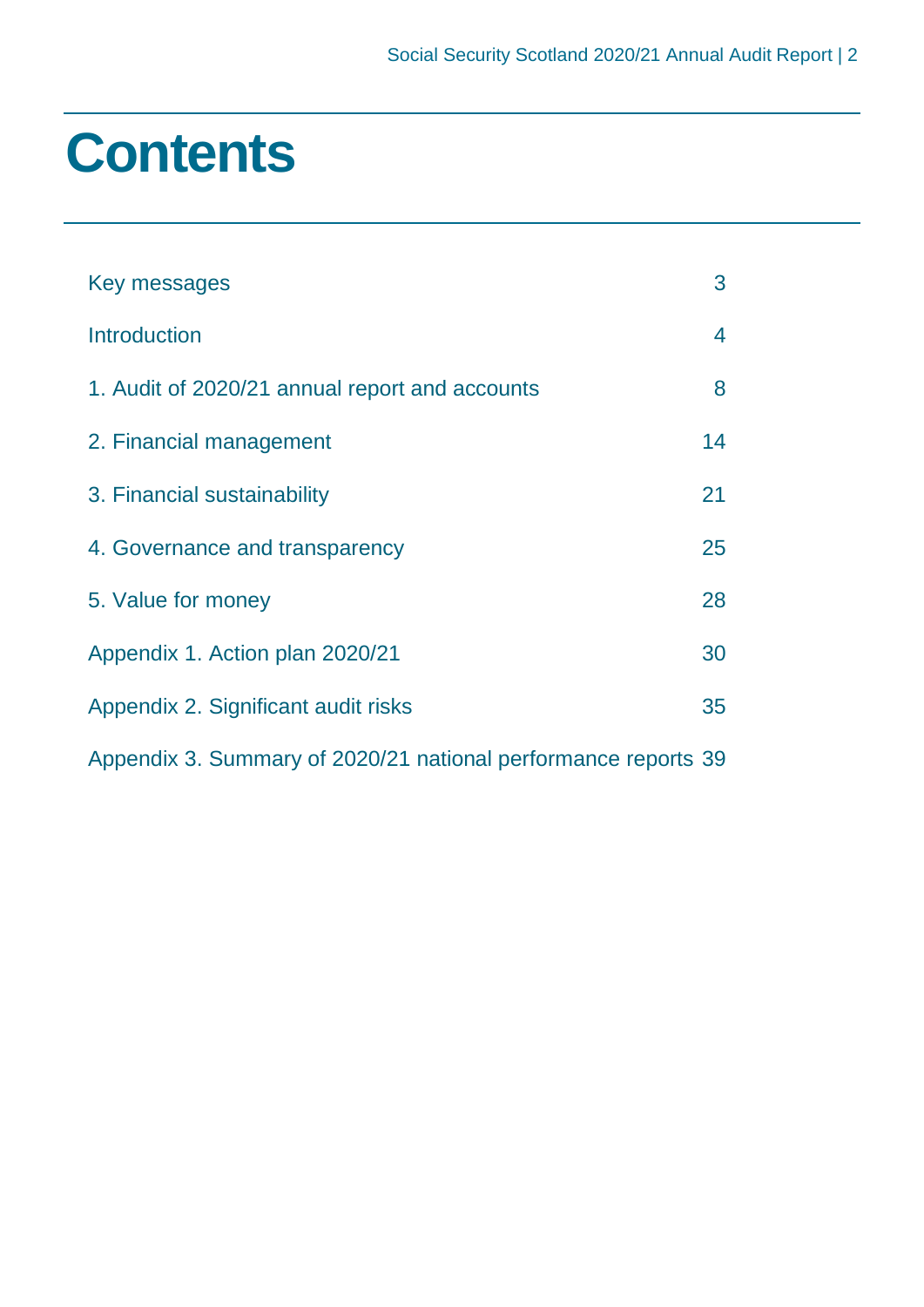### **Key messages**

#### **2020/21 annual report and accounts**

- **1** We qualified our opinion on the regularity of expenditure and income because estimated overpayments in the benefits delivered by the DWP through agency agreements were material at £65.4 million. This expenditure was not incurred in accordance with the applicable enactments.
- **2** All other audit opinions are unmodified.

#### **Financial management and sustainability**

- **3** Financial systems of internal control are operating effectively but the Social Programme Management system will require significant improvements to support the delivery of the more complex benefits.
- **4** The Fraud and Error team must continue to develop its understanding of the associated risks of fraud and error within the range of benefits, including those still delivered by the DWP.
- **5** The 2021/22 budget has been set at £3.725 billion but recognises the level of demand uncertainty within the forecasted benefit streams.
- **6** Medium-term financial planning must continue to be revised to reflect emerging developments.
- **7** A long-term workforce plan, built on the current timetable for benefit delivery, must be developed and refined in parallel with benefit development by the Social Security Programme.

#### **Governance, transparency and value for money**

- **8** Social Security Scotland has effective governance arrangements and continues to demonstrate its commitment to openness and transparency.
- **9** Processes for determining residency for complex benefits are more robust. The guidance and training provided to staff will be critical in ensuring the fair and consistent application of residency criteria.
- **10** Good progress has been made in strengthening equalities arrangements including the production of an Equality Strategy.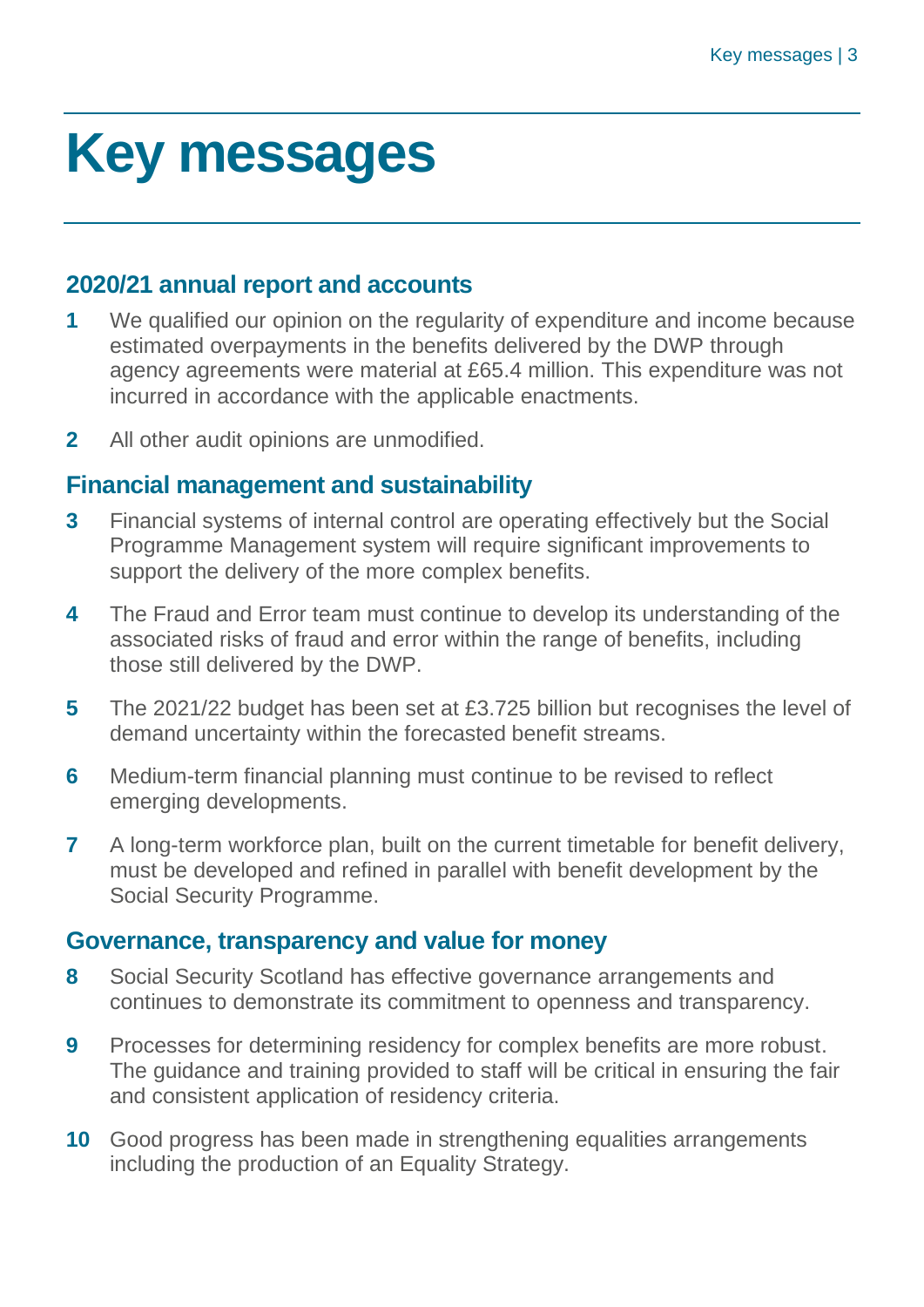### **Introduction**

**1.** This report summarises the findings from our 2020/21 audit of Social Security Scotland. The scope of our audit was set out in our Annual Audit Plan issued to management and the Audit and Assurance Committee in March 2021 and formally considered at the meeting on 18 May 2021. This report comprises the findings from our audit of Social Security Scotland's annual report and accounts and consideration of the wider dimensions that frame the scope of public audit set out in the [Code of Audit Practice 2016.](http://www.audit-scotland.gov.uk/report/code-of-audit-practice-2016)

**2.** The main elements of our audit work in 2020/21 have been:

- an audit of Social Security Scotland's 2020/21 annual report and accounts including the issue of an independent auditor's report setting out our opinions
- a review of Social Security Scotland's key financial systems
- consideration of the four audit dimensions.

#### **Adding value through the audit**

**3.** We add value to Social Security Scotland through the audit by:

- identifying and providing insight on significant risks, and making clear and relevant recommendations
- sharing intelligence and good practice through our national reports (Appendix 3) and good practice guides
- providing clear and focused conclusions on the appropriateness, effectiveness and impact of corporate governance, performance management arrangements and financial sustainability.

#### **Responsibilities and reporting**

**4.** The Accountable Officer of Social Security Scotland has primary responsibility for ensuring the proper financial stewardship of public funds. This includes preparing an annual report and accounts that are in accordance with the accounts direction from the Scottish Ministers.

**5.** The Accountable Officer of Social Security Scotland is also responsible for establishing appropriate and effective arrangements for governance, propriety and regularity.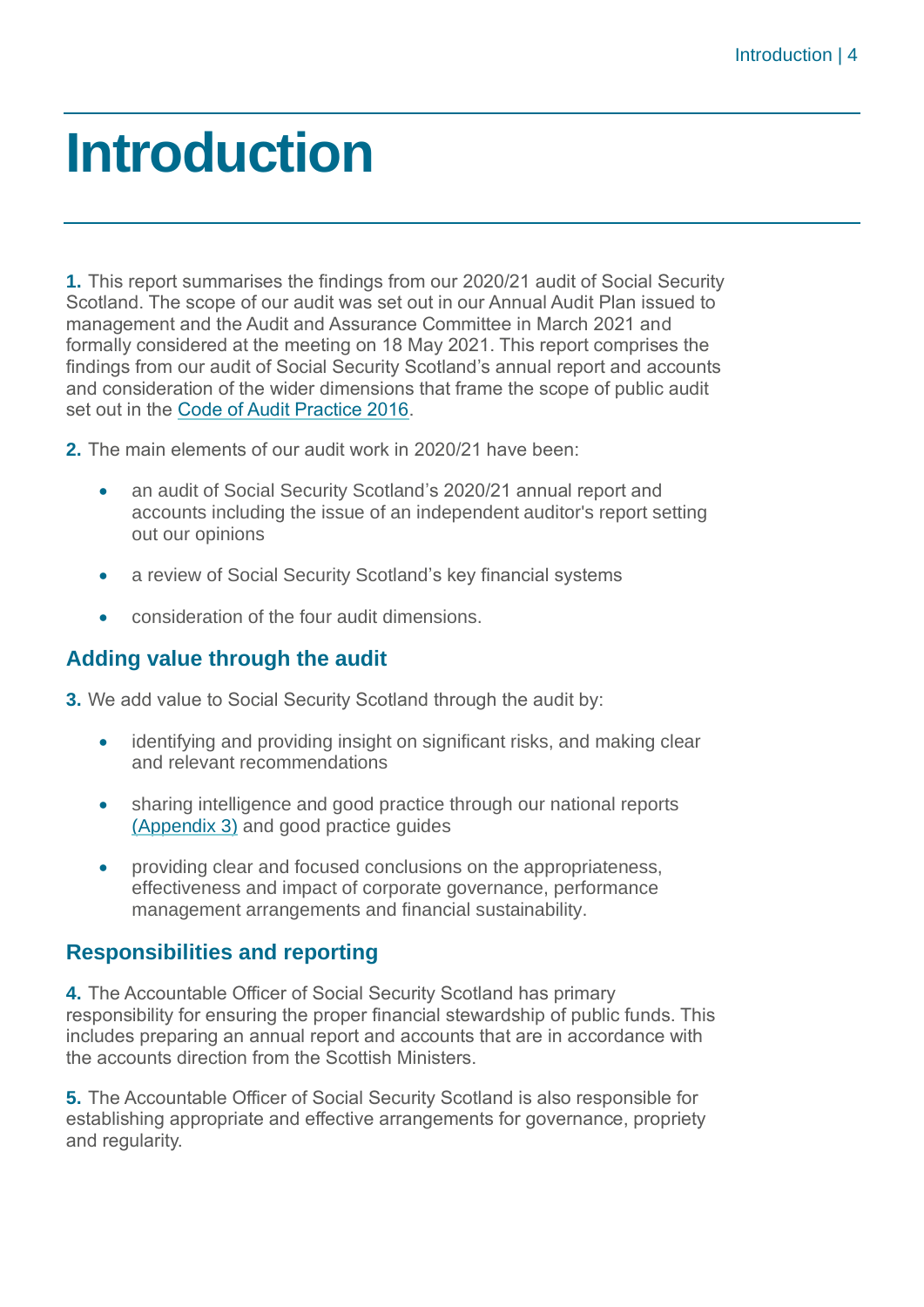**6.** Our responsibilities as independent auditor are established by the Public Finance and Accountability (Scotland) Act 2000 and the [Code of Audit Practice](https://www.audit-scotland.gov.uk/report/code-of-audit-practice-2016)  [2016,](https://www.audit-scotland.gov.uk/report/code-of-audit-practice-2016) and supplementary guidance and International Standards on Auditing in the UK. As public sector auditors we give independent opinions on the annual report and accounts.

**7.** Additionally, we conclude on the financial position and arrangements for securing financial sustainability, the suitability and effectiveness of corporate governance arrangements and the appropriateness and effectiveness of the performance management arrangements. Further details of the respective responsibilities of management and the auditor can be found in the [Code of](http://auditscotland.spideronline.co.uk/report/code-of-audit-practice-2016)  [Audit Practice 2016.](http://auditscotland.spideronline.co.uk/report/code-of-audit-practice-2016)

**8.** This report raises matters from our audit. Weaknesses or risks identified are only those which have come to our attention during our normal audit work and may not be all that exist. Communicating these does not absolve management from its responsibility to address the issues we raise and to maintain adequate systems of control.

**9.** Our annual audit report contains an agreed action plan at Appendix 1 setting out recommendations, responsible officers and dates for implementation. It also includes actions from last year and the progress that has been made.

#### **Arrangements for the delivery of benefits**

**10.** Social Security Scotland is an executive agency of the Scottish Government. The Scottish Government set up a social security programme (the programme), within its social security directorate, to manage the implementation of the devolved benefits.

**11.** The programme is responsible for designing and implementing benefits and the supporting systems and processes needed to administer them. Social Security Scotland depends on the programme for the processes and digital systems it needs to deliver its part of the Scottish social security system in the way intended by the Scottish Government.

**12.** Legislative competency for the powers was devolved through the Scotland Act 2016, allowing the Scottish Government to develop the necessary legislation. The Scottish and UK Governments agreed a phased approach to the devolution of the social security powers to support a safe and secure transition with delivery split over two parts – firstly the one-off low-income benefits and secondly the more complex benefits.

**13.** Executive competence for the more complex carer's and disability benefits transferred on 1 April 2020. Executive competence refers to the point where administrative responsibility and financial accountability transfers to Social Security Scotland. This means that the 2020/21 financial statements are the first to report the expenditure for these devolved benefits.

**14.** Exhibit 1 sets out the devolved benefits and arrangements the Scottish Government has delivered so far and its commitments for delivery of the remaining benefits.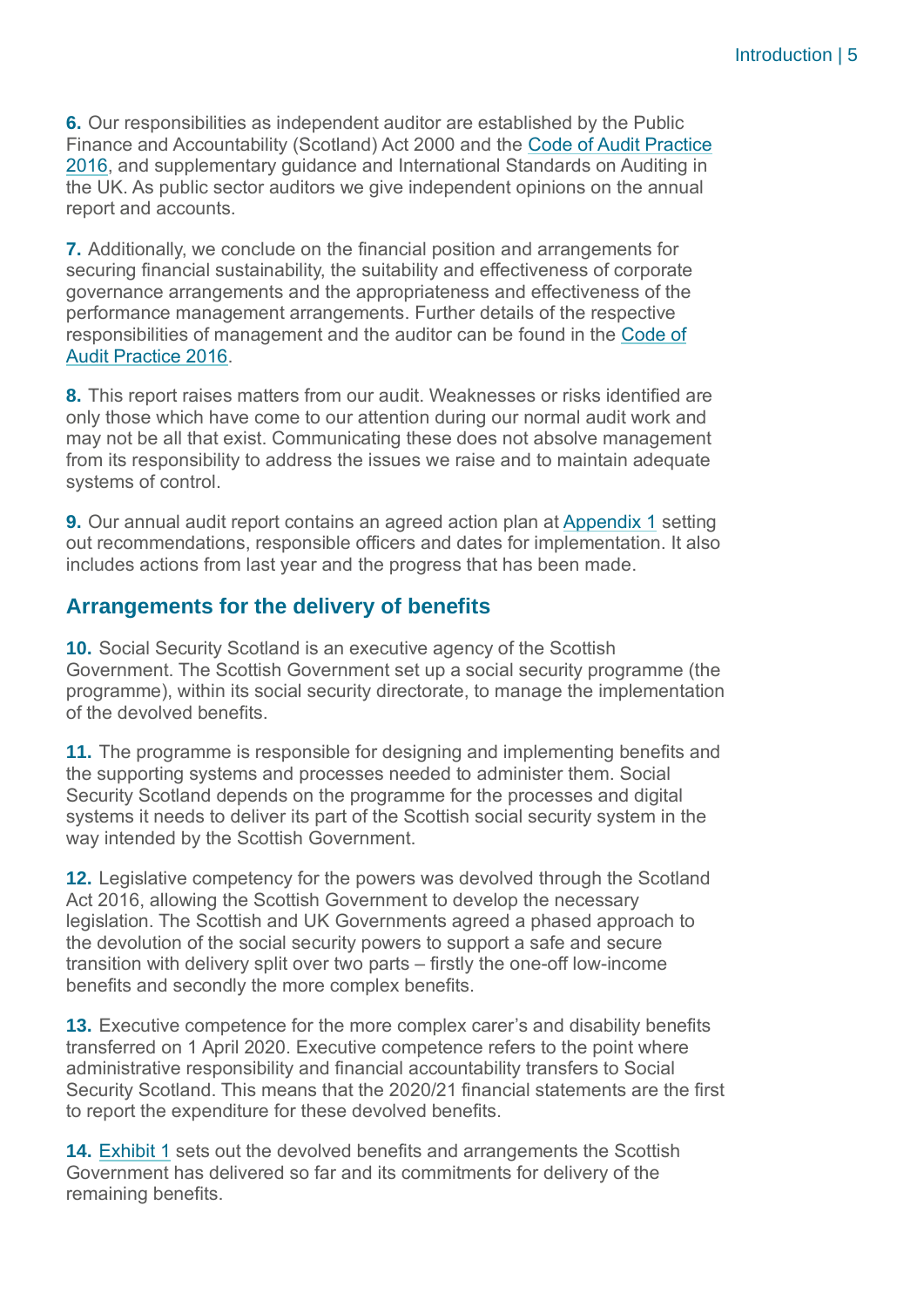#### **Exhibit 1 Delivery of devolved benefits timeline**

| <b>Social Security (Scotland) Act</b><br>2018 received Royal Assent                                                       | <b>Carer benefits delivered</b>                        |                                      |                                                  |
|---------------------------------------------------------------------------------------------------------------------------|--------------------------------------------------------|--------------------------------------|--------------------------------------------------|
| June 2018                                                                                                                 | <b>Carer's Allowance</b><br>Supplement                 | 2018                                 |                                                  |
| <b>The Agency</b>                                                                                                         |                                                        |                                      |                                                  |
| <b>Social Security Scotland</b>                                                                                           | <b>Low-income benefits</b>                             | <b>Delivery date</b>                 | <b>Revised delivery</b>                          |
| Established in September 2018                                                                                             | Best Start Grant and Foods 2018 & 2019                 |                                      |                                                  |
|                                                                                                                           | <b>Funeral Support Payment</b>                         | 2019                                 |                                                  |
|                                                                                                                           | <b>Young Carer Grant</b>                               | 2019                                 |                                                  |
| <b>Executive competence</b>                                                                                               | <b>Job Start Payment</b>                               | 2020                                 |                                                  |
| Transferred 1 April 2020<br>The Scottish Government,                                                                      | <b>Scottish Child Payment</b><br>(under 6s)            | 2021                                 |                                                  |
| through Social Security Scotland,<br>is now accountable for delivery<br>and expenditure on the devolved                   | Low Income Winter<br><b>Heating Assistance</b>         | Winter 2021                          | Winter 2022                                      |
| benefits. Estimated at £3.5 billion<br>in 2020/21.                                                                        | <b>Scottish Child Payment</b><br>(under 16s)           | End of 2022                          |                                                  |
| Covid-19                                                                                                                  | <b>Disability and</b><br>carer benefits                | <b>Delivery date</b><br>pre Covid-19 | <b>Revised delivery</b>                          |
| Scottish Government announce<br>delay to implementation<br>timetable due to the pandemic.<br>DWP will continue delivering | <b>Severe Disablement</b><br>Allowance <sup>1</sup>    | April 2020                           |                                                  |
|                                                                                                                           | <b>Winter Heating</b><br>Assistance - Children         | November<br>2020                     |                                                  |
| existing benefits, on Scottish<br>Government's behalf.                                                                    | <b>Child Disability Payment</b>                        | Summer 2020                          | Pilot: July 2021<br>Full roll out: November 2021 |
|                                                                                                                           | <b>Adult Disability Payment</b>                        | Early 2021                           | Pilot: Spring 2022                               |
|                                                                                                                           | <b>Pension Age Winter</b><br><b>Heating Assistance</b> | Winter 2021                          | Winter 2024                                      |
|                                                                                                                           | <b>Carer's Additional Child</b><br>Payment             | Early 2021                           |                                                  |
|                                                                                                                           | <b>Pension Age</b><br><b>Disability Payment</b>        | End of 2021                          |                                                  |
|                                                                                                                           | <b>Scottish Carer's Assistance</b>                     | Early 2022                           | Delivery timetable                               |
|                                                                                                                           | Industrial Injuries                                    | Autumn 2022                          | being revised - dates<br>to be announced         |

Note: 1. This benefit will continue to be delivered by the DWP on behalf of the Scottish Government.

Source: Audit Scotland, using data from the Scottish Government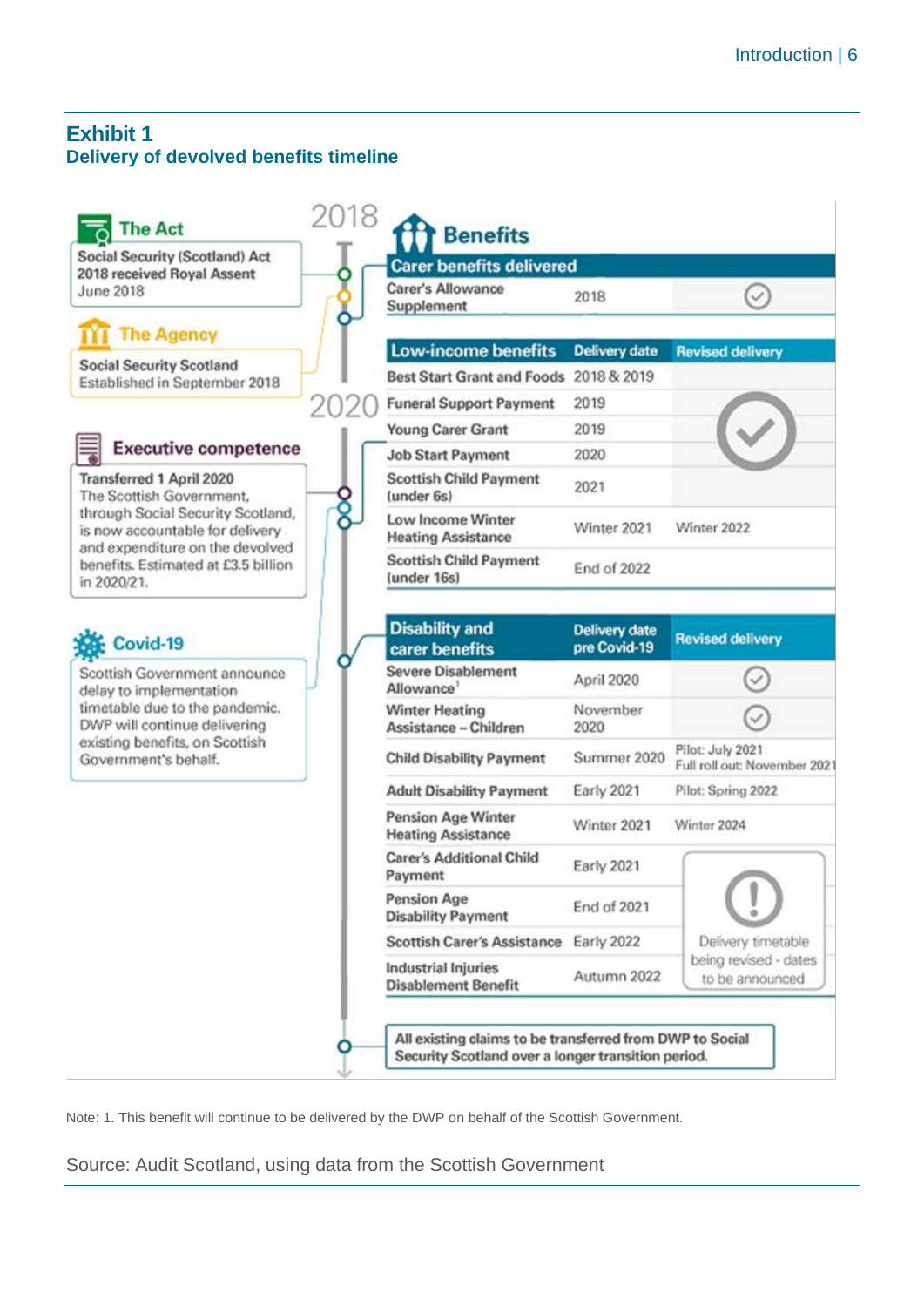#### **Auditor Independence**

**15.** Auditors appointed by the Accounts Commission or Auditor General must comply with the [Code of Audit Practice 2016](http://auditscotland.spideronline.co.uk/report/code-of-audit-practice-2016) and relevant supporting guidance. When auditing the financial statements auditors must comply with professional standards issued by the Financial Reporting Council and those of the professional accountancy bodies.

**16.** We can confirm that we comply with the Financial Reporting Council's Ethical Standard. We can also confirm that we have not undertaken any nonaudit related services and therefore the 2020/21 audit fee of £404,390 as set out in our Annual Audit Plan remains unchanged. We are not aware of any relationships that could compromise our objectivity and independence.

**17.** This report is addressed to the body and the Auditor General for Scotland and will be published on Audit Scotland's website [www.audit-scotland.gov.uk](http://www.audit-scotland.gov.uk/) in due course. We would like to thank the management and staff who have been involved in our work for their cooperation and assistance during the audit.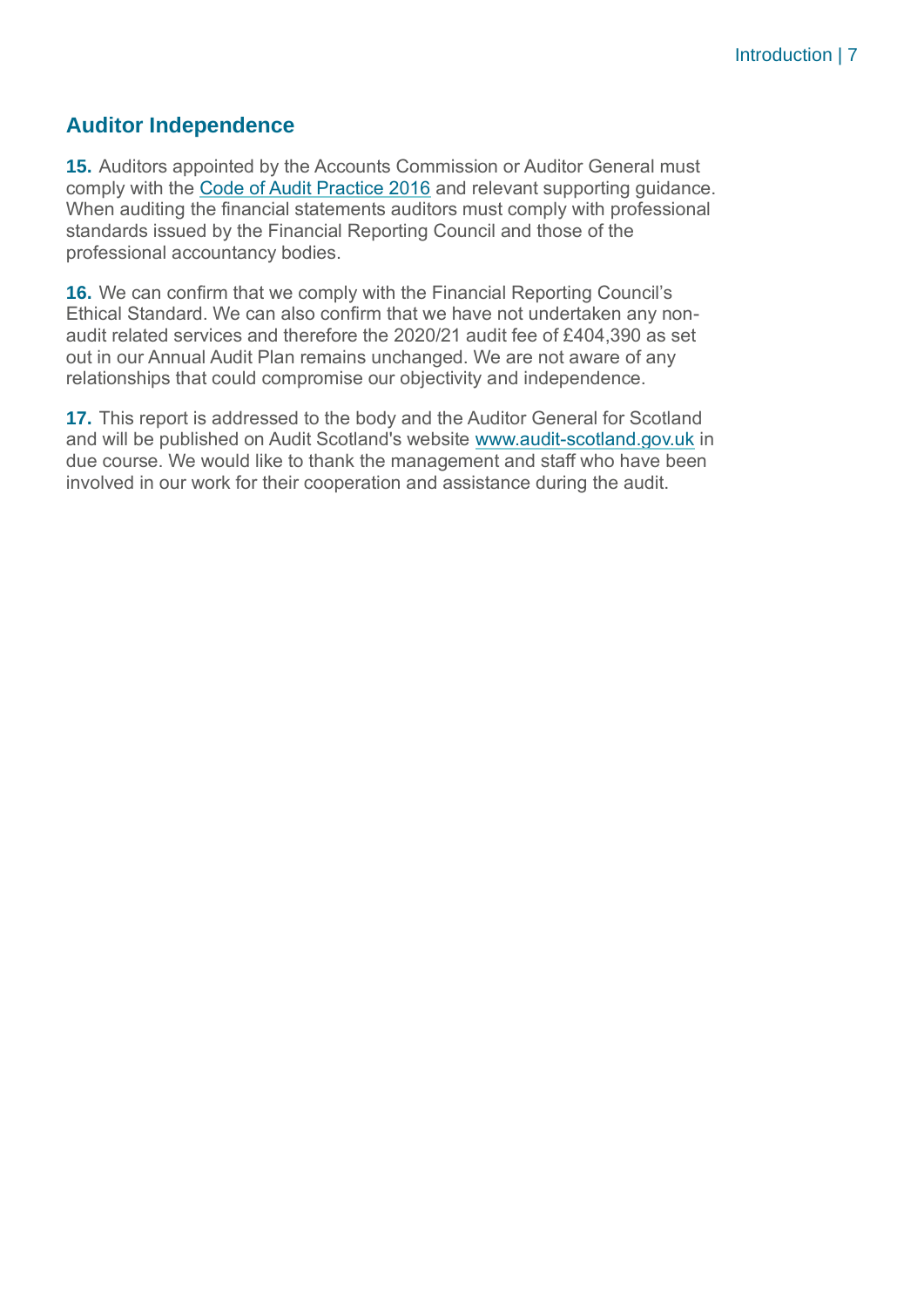### **1. Audit of 2020/21 annual report and accounts**

The principal means of accounting for the stewardship of resources and performance

#### **Main judgements**

We qualified our opinion on the regularity of expenditure and income because estimated overpayments in the benefits delivered by the DWP through agency agreements were material at £65.4 million. This expenditure was not incurred in accordance with the applicable enactments.

All other audit opinions are unmodified.

#### **We qualified our audit opinion on the regularity of benefit expenditure**

**18.** The annual report and accounts for the year ended 31 March 2021 were approved by the Accountable Officer on 22 October 2021. As reported in the independent auditor's report:

- the financial statements give a true and fair view and were properly prepared.
- we qualified our opinion on the regularity of benefit expenditure delivered by the DWP totalling £3.262 billion as we consider the estimated level of overpayments attributable to fraud and error of £65.4 million to be material to our opinion on the accounts (see paragraph 23-24).
- all other expenditure and income was applied in accordance with applicable enactments and guidance issued by Scottish Ministers.
- the audited part of the staff and remuneration report, performance report and governance statement were all consistent with the financial statements and properly prepared in accordance with the relevant legislation and directions made by Scottish Ministers.

**19.** There is an inherent risk of fraud and error in any social security system that is driven by individuals' entitlement to benefits. The system is complex and can be difficult to navigate as each benefit has its own individual regulations and assessment criteria.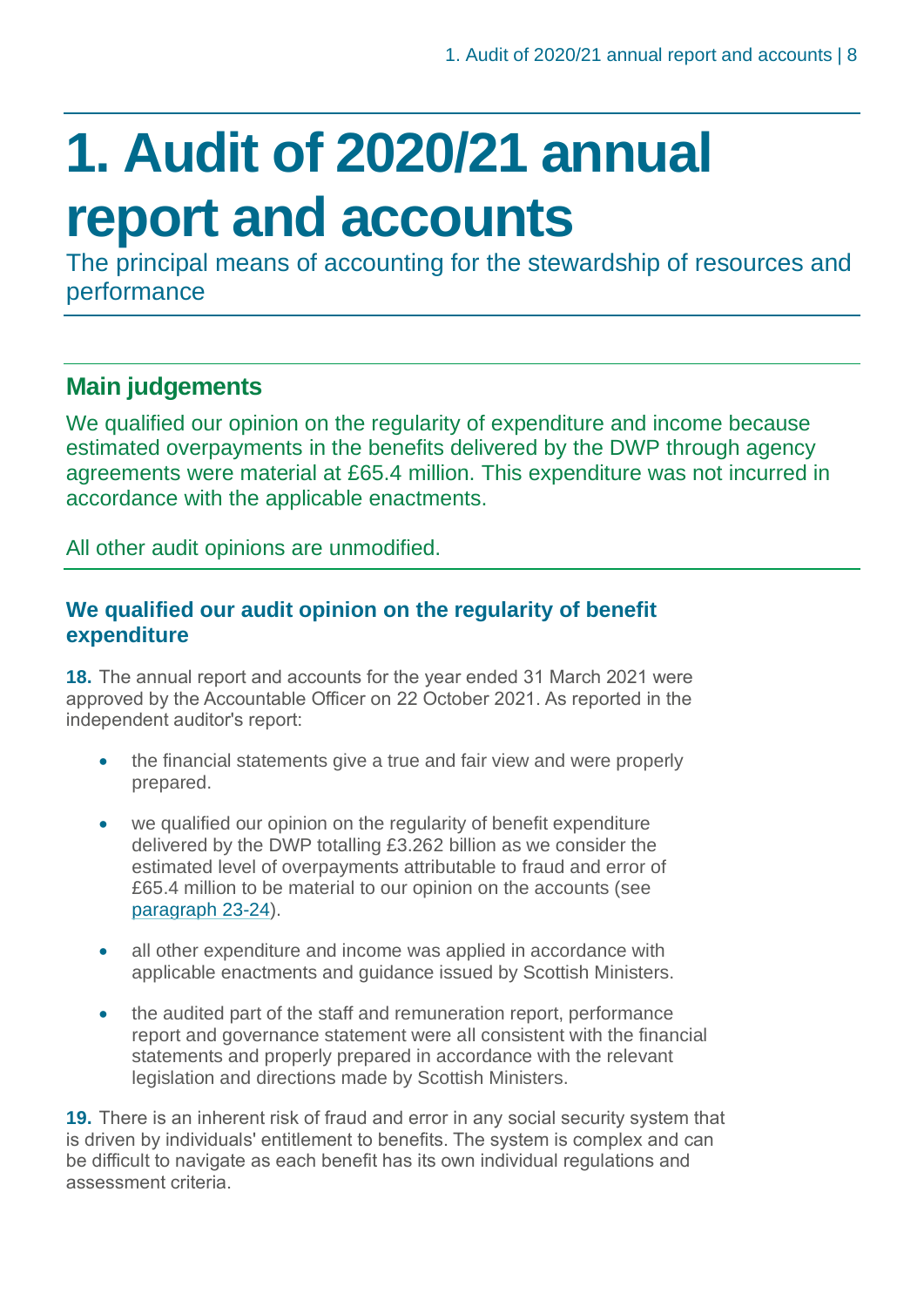**20.** The 2020/21 accounts of Social Security Scotland include benefit expenditure of £3.262 billion delivered by the DWP through agency agreements. Due to these delivery arrangements, Social Security Scotland cannot directly assess the levels of fraud and error in these benefits and is instead reliant on the DWP's annually published estimates.

**21.** The Covid-19 pandemic impacted on the DWP arrangements to complete the reviews to support the revised estimates. None of the benefits devolved to Social Security Scotland were reviewed in 2020/21 and therefore the rates estimated for 2019/20 have been rolled forward. We have reviewed these rates and concluded that they are relevant and appropriate for Scottish benefits paid in 2020/21. Exhibit 2 outlines the estimated overpayment rates for the benefits that are delivered by the DWP, ranging from 1.5 to 5.2 per cent of expenditure.

#### **Exhibit 2**

**Estimated levels of fraud and error overpayments in benefits delivered by the DWP**

| <b>Benefit</b>                                          | <b>Expenditure</b><br>2020/21 | <b>Overpayments</b><br>estimate %<br>(last reviewed) | <b>Monetary value</b><br>of overpayments |
|---------------------------------------------------------|-------------------------------|------------------------------------------------------|------------------------------------------|
| Personal Independence<br>Payment (PIP)                  | £1,626m                       | 1.5%<br>(2019/20)                                    | £24.4m                                   |
| <b>Disability Living Allowance</b><br>(DLA)             | £722m                         | 1.9%<br>(2004/05)                                    | £13.7m                                   |
| Attendance Allowance                                    | £528m                         | 1.9%<br>(Never-DLA proxy)                            | £10.0m                                   |
| <b>Carer's Allowance</b>                                | £296m                         | 5.2%<br>(2019/20)                                    | £15.4m                                   |
| <b>Industrial Injuries Disablement</b><br><b>Scheme</b> | £83m                          | 1.9%<br>(Never-DLA proxy)                            | £1.6m                                    |
| Severe Disablement Allowance                            | £7m                           | 4.1%<br>(ESA <sup>1</sup> proxy)                     | £0.3m                                    |
| <b>Total</b>                                            | £3,262m                       | $1.5\% - 5.2\%$                                      | £65.4m                                   |

1. Employment Support Allowance

Source: Audit Scotland using information from *[Fraud and error in the benefits system: financial](https://www.gov.uk/government/statistics/fraud-and-error-in-the-benefit-system-financial-year-2020-to-2021-estimates)  year [2020 to 2021 estimates](https://www.gov.uk/government/statistics/fraud-and-error-in-the-benefit-system-financial-year-2020-to-2021-estimates)*

**22.** The benefits delivered by the DWP continue to be regulated by UK legislation, whereby a person is entitled to the benefit if they meet the eligibility criteria. Any payment made to a person who is not entitled to it, does not comply with the legislation.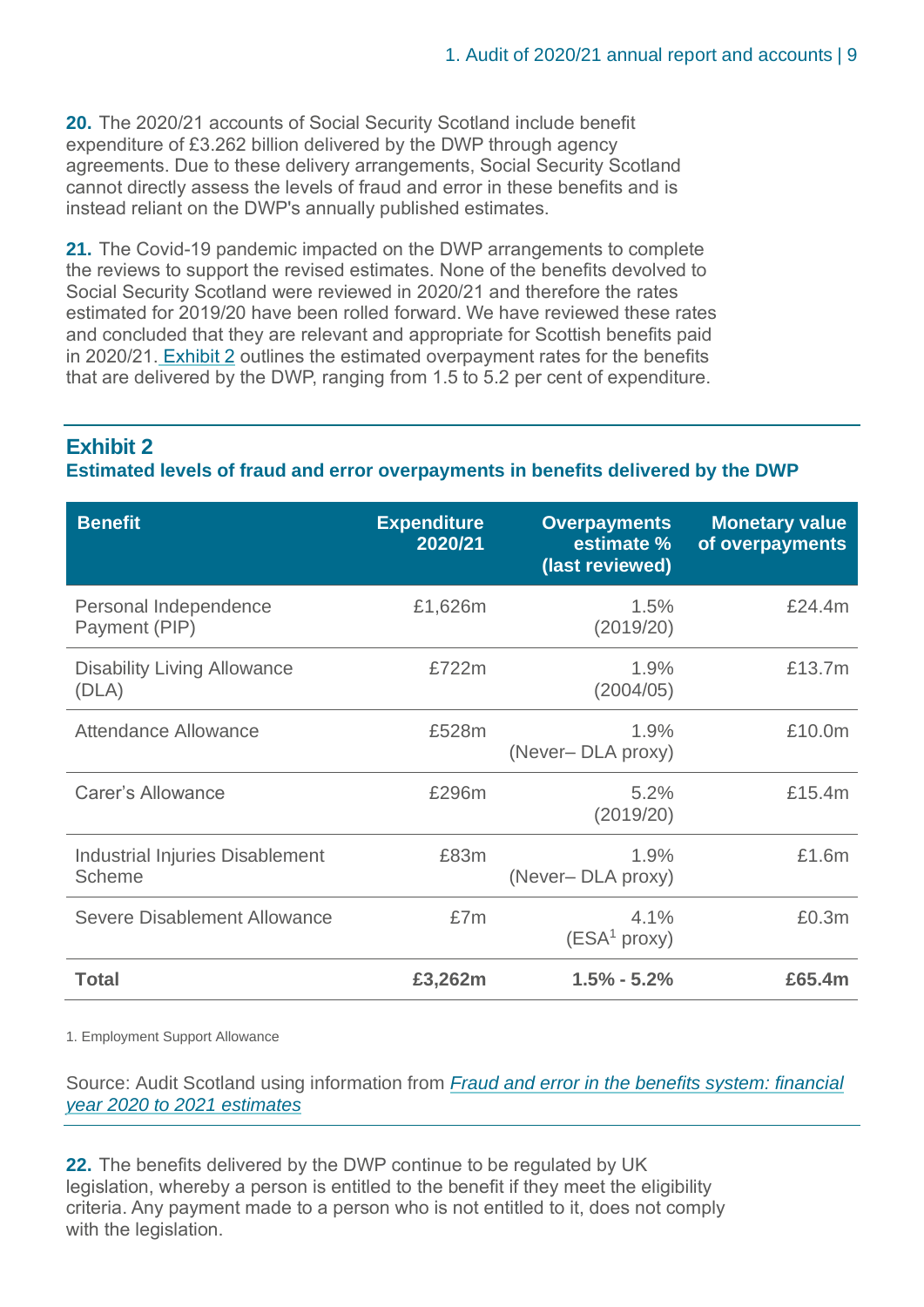**23.** We have qualified our regularity opinion as the estimated level of overpayments attributable to fraud and error in the benefits delivered by the DWP of £65.4 million is material. The expenditure resulting from such overpayments was not incurred in accordance with the relevant legislation and regulations.

**24.** The same regularity issue does not affect the benefits administered by Social Security Scotland. This is due to the different legislation which applies to these benefits which requires Social Security Scotland to make a payment where it has determined someone is eligible. Any payment in line with a determination complies with the legislation, irrespective of whether the determination has been based on incorrect or fraudulent information. We recognise that Social Security Scotland is still developing its arrangements for identifying and managing the levels of fraud and error within the benefits they administer directly (paragraph 59 to 64).

#### **The annual report and accounts were signed off in line with the planned timetable**

**25.** As a result of the continuing impact of the Covid-19 pandemic, the Scottish Government extended the deadline for submission of central government audited annual report and accounts from 30 June 2021 to 31 August 2021. This mirrored the 2019/20 arrangements.

**26.** The unaudited annual report and accounts were received in line with our agreed audit timetable on 12 July 2021. The working papers provided to support the financial statements were of a good standard and the support received by the audit team from finance staff helped ensure the final accounts audit process ran smoothly.

#### **Overall materiality was unchanged from planning and remained at £35 million**

**27.** Our initial assessment of materiality was carried out during the planning phase of the audit. On receipt of the unaudited annual report and accounts we reviewed our planning materiality calculations and concluded that they remained appropriate as summarised in Exhibit 3.

#### **Exhibit 3 Materiality values**

| <b>Materiality level</b>   | <b>Amount</b> |
|----------------------------|---------------|
| <b>Overall materiality</b> | £35 million   |
| Performance materiality    | £21 million   |
| Reporting threshold        | £100,000      |

Source: Audit Scotland Annual Audit Plan 2020/21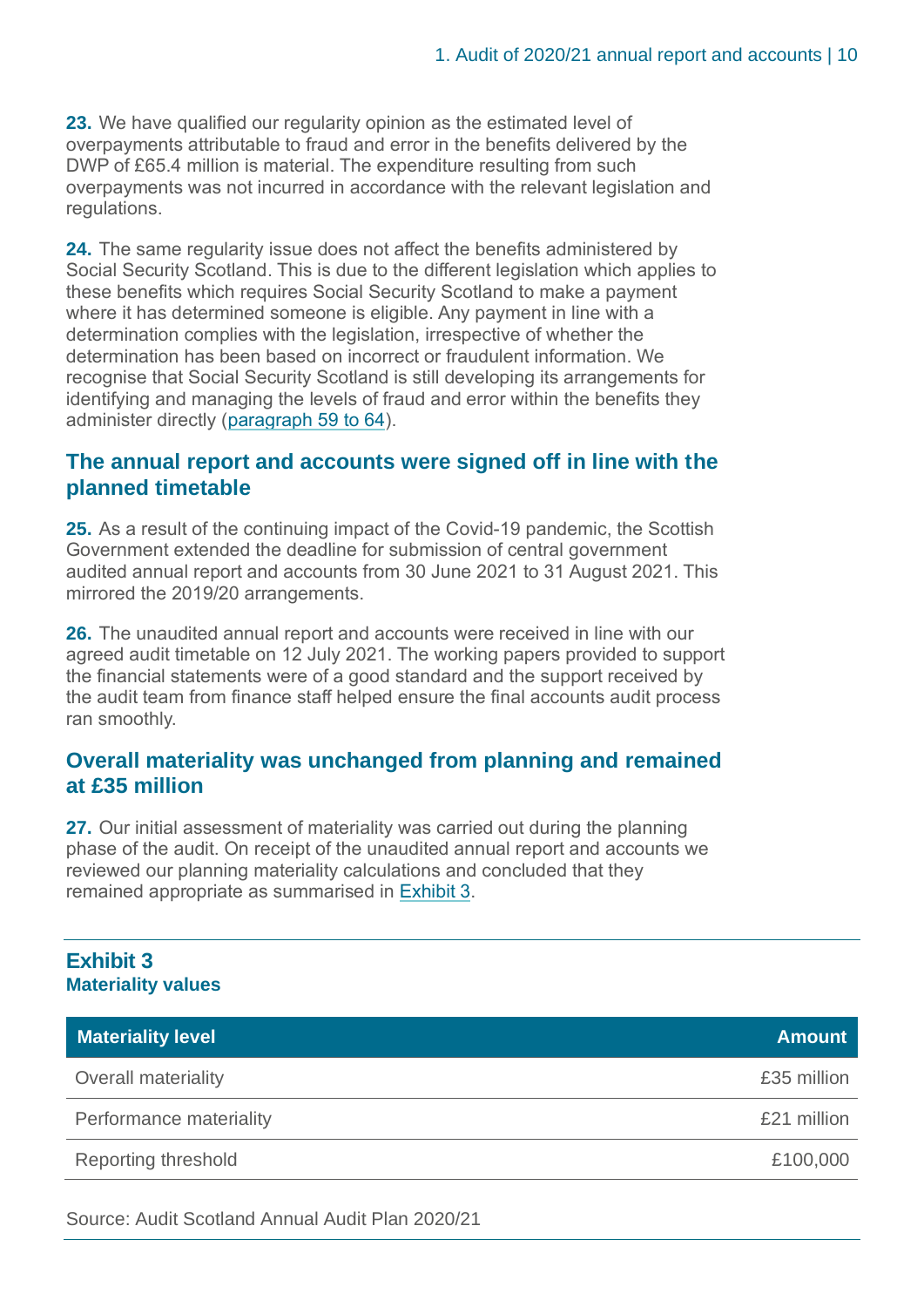#### **Appendix 2 identifies the main risks of material misstatement and our audit work to address these**

**28.** Appendix 2 provides our assessment of risks of material misstatement in the annual report and accounts and any wider audit dimension risks. These risks influence our overall audit strategy, the allocation of staff resources to the audit and indicate how the efforts of the audit team were directed. Appendix 2 also identifies the work we undertook to address these risks and our conclusions from this work.

#### **Significant findings from the audit in accordance with ISA 260**

**29.** Our audit approach for the 2020/21 financial statements included consideration of an audited financial summary prepared by the DWP. The financial summary captured all the transactions and balances for the benefit streams delivered by the DWP, on behalf of Social Security Scotland, during 2020/21.

**30.** We noted that two adjustments were made to the financial summary as part of the audit process to correct:

- a £3.7 million overstatement of wholly devolved benefit accruals; and
- a £7.1 million classification error in the split of impairments between less than and more than one year.

**31.** These did not impact on the audited financial statements for Social Security **Scotland** 

**32.** In addition to the above adjustments we note that there is also an extrapolated understatement of omitted debt within the financial summary of £310,000. Omitted debt is the debt the DWP has identified as being recoverable and referred to Debt Management, however the formal decision on recoverability has not yet been made. The accounting policies state that Social Security Scotland does not account for omitted or potential debt and therefore there is no impact on the audited financial statements. We note that part of the initial justification for this accounting policy was that a reliable estimate was not available for the devolved benefits. Social Security Scotland should therefore reflect on the continued appropriateness of this accounting policy.

**33.** International Standard on Auditing (UK) 260 requires us to communicate significant findings from the audit to those charged with governance, including our view about the qualitative aspects of the body's accounting practices. These are summarised in Exhibit 4.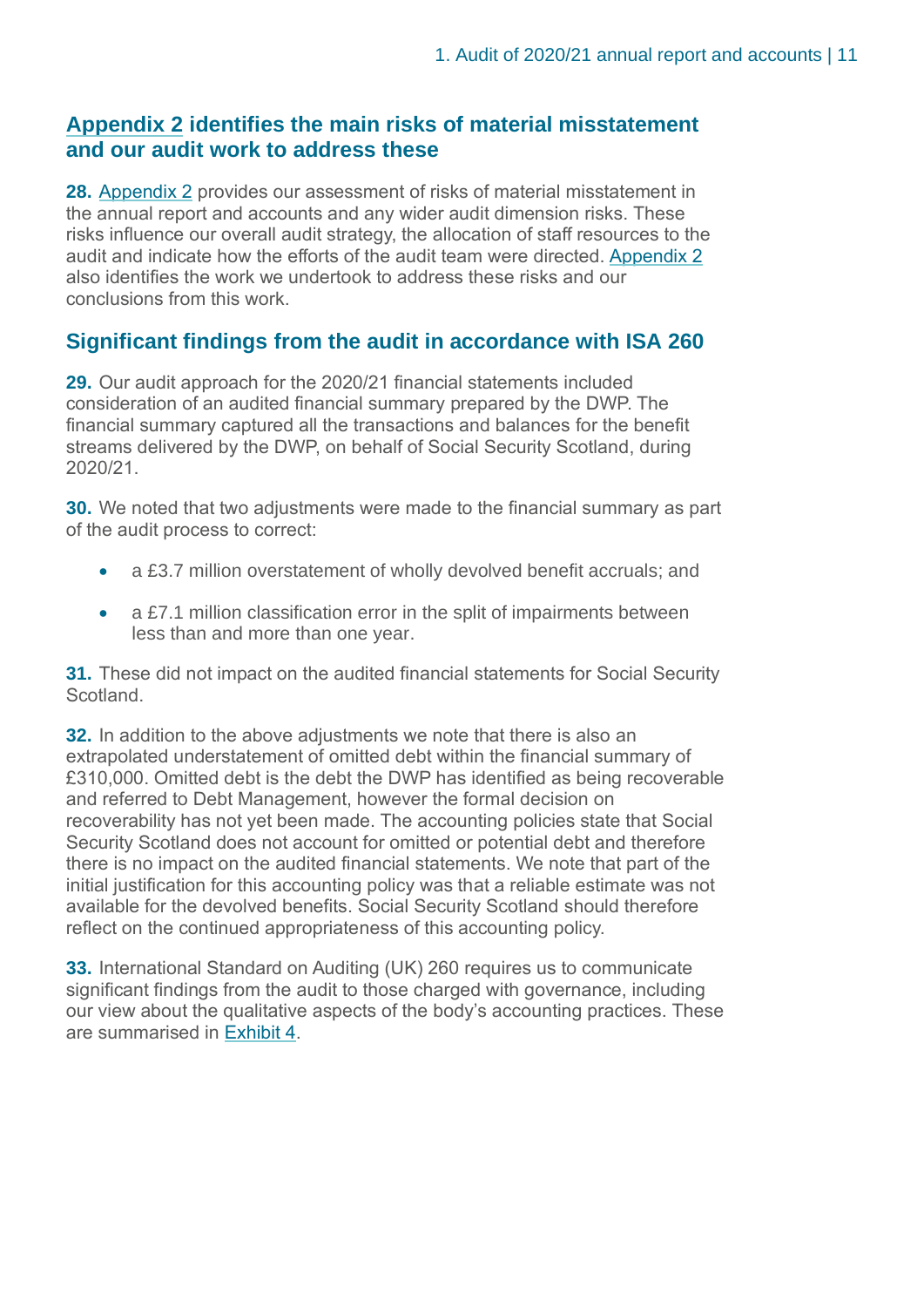#### **Exhibit 4**

#### **Significant findings from the audit of financial statements**

| <b>Issue</b>                                                                                                                                                                                                                                                                                                  | <b>Resolution</b>                                                                                                                     |
|---------------------------------------------------------------------------------------------------------------------------------------------------------------------------------------------------------------------------------------------------------------------------------------------------------------|---------------------------------------------------------------------------------------------------------------------------------------|
| 1. Underlying fraud and error - benefits<br>delivered by the DWP                                                                                                                                                                                                                                              | We consider this level of overpayments<br>to be material and have qualified our                                                       |
| The 2020/21 financial statements include<br>benefit expenditure of £3.262 billion delivered<br>by the DWP under agency agreements with<br><b>Scottish Ministers.</b>                                                                                                                                          | regularity opinion.                                                                                                                   |
| As disclosed in Note 15 of the financial<br>statements there are estimated overpayments<br>of £65.4 million paid to Scottish residents. This<br>is based on estimates by the DWP that<br>overpayments, as a result of fraud and error in<br>relation to each type of benefit, range between<br>1.5% and 5.2%. |                                                                                                                                       |
| Overpayment as a result of fraud and error<br>means the expenditure was not incurred in<br>accordance with legislation specifying benefit<br>entitlement.                                                                                                                                                     |                                                                                                                                       |
| 2. Summary performance appraisal in the<br>annual report                                                                                                                                                                                                                                                      | The audited annual report and accounts<br>has been amended.                                                                           |
| The performance report in the unaudited annual<br>report and accounts provided good descriptions<br>of performance activity but did not contain a<br>clear summary performance appraisal detailing<br>whether expectations had been met.                                                                      | We will continue to work with Social<br>Security Scotland to support ongoing<br>improvement of the narrative in the<br>annual report. |
| 3. Accrual of prior years' audit fee                                                                                                                                                                                                                                                                          | Management have agreed a resolution                                                                                                   |
| Audit testing identified the inclusion of accruals<br>for the 2018/19 and 2019/20 external audit fees<br>within the trade and other payables balance. As                                                                                                                                                      | with the Scottish Government but do not<br>propose to make the adjustment in the<br>2020/21 financial statements.                     |
| these relate to prior years these should not be<br>included in the 2020/21 financial statements.                                                                                                                                                                                                              | We are satisfied with management's<br>decision.                                                                                       |
| As a result, the trade and other payables<br>balance has been overstated by £266,285 with<br>a corresponding overstatement of the general<br>fund deficit.                                                                                                                                                    |                                                                                                                                       |

Source: Audit Scotland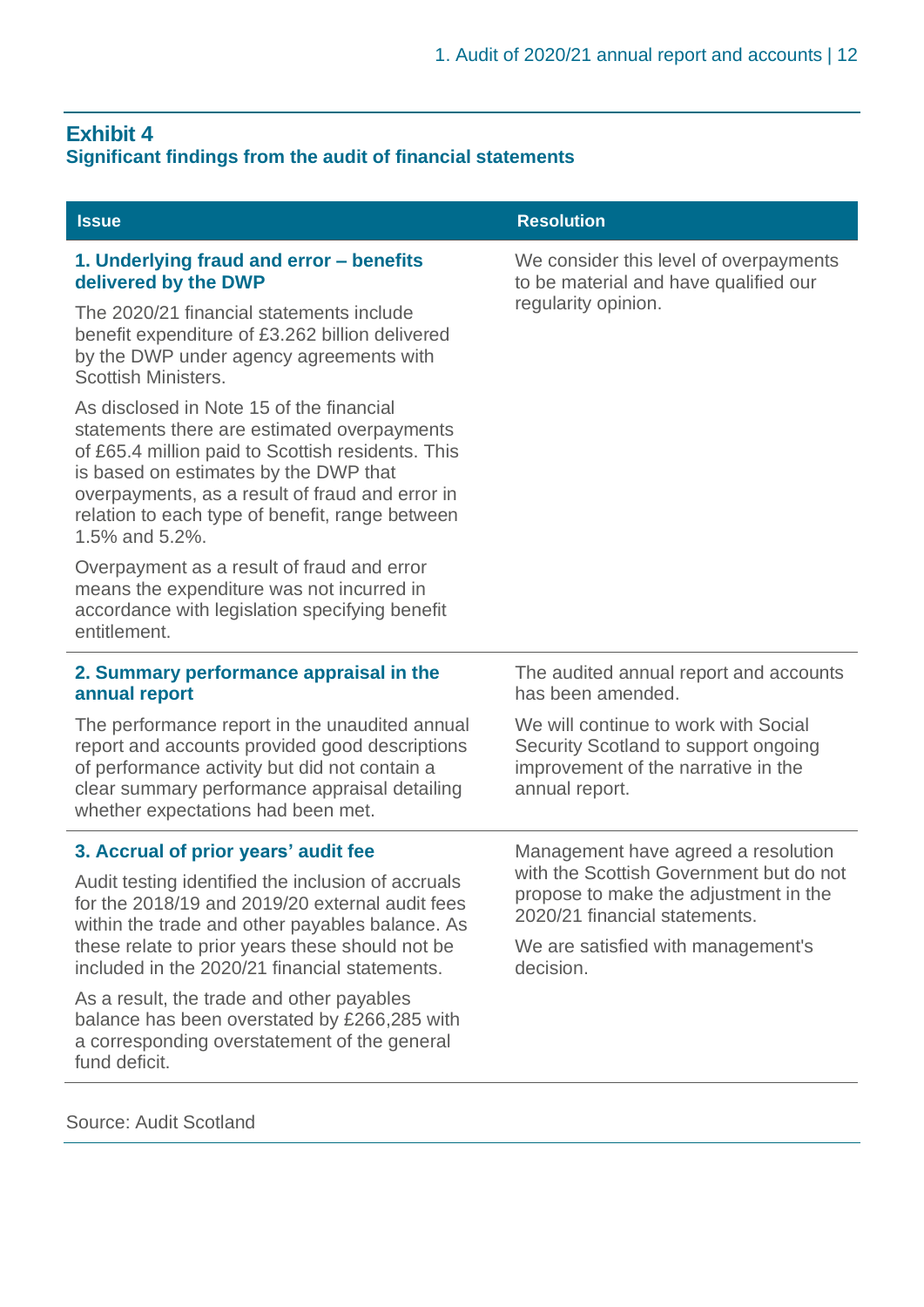#### **Our audit approach did not need to be revised during the audit**

**34.** During the audit of the financial summary a sample of benefit payments were substantively tested to ensure they were correctly accounted for. A manual payment of £10,000 for a Welsh customer was found to be incorrectly coded to Scottish benefit expenditure. Social Security Scotland has decided not to recover this amount from DWP. The potential error in the wider population has been assessed and estimated at £249,000. Based on this, management have agreed with the DWP that no settlement will take place.

**35.** Further, the impact of the accrual of prior year audit fees detailed in Exhibit 4 is an overstatement in the Statement of Financial Position of the trade and other payables and general fund balances of £266,285. We reviewed the nature and cause of these misstatements and were satisfied that no revision to our audit approach was required.

**36.** It is our responsibility to request that all misstatements, other than those below the reporting threshold, are corrected, although the final decision on making the correction lies with those charged with governance considering advice from senior officers and materiality.

#### **Progress has been made on prior year recommendations although this was impacted by the Covid-19 pandemic**

**37.** Social Security Scotland has made progress in implementing our prior year audit recommendations. For actions not yet implemented, revised responses and timescales have been agreed with management, and are set out in Appendix 1.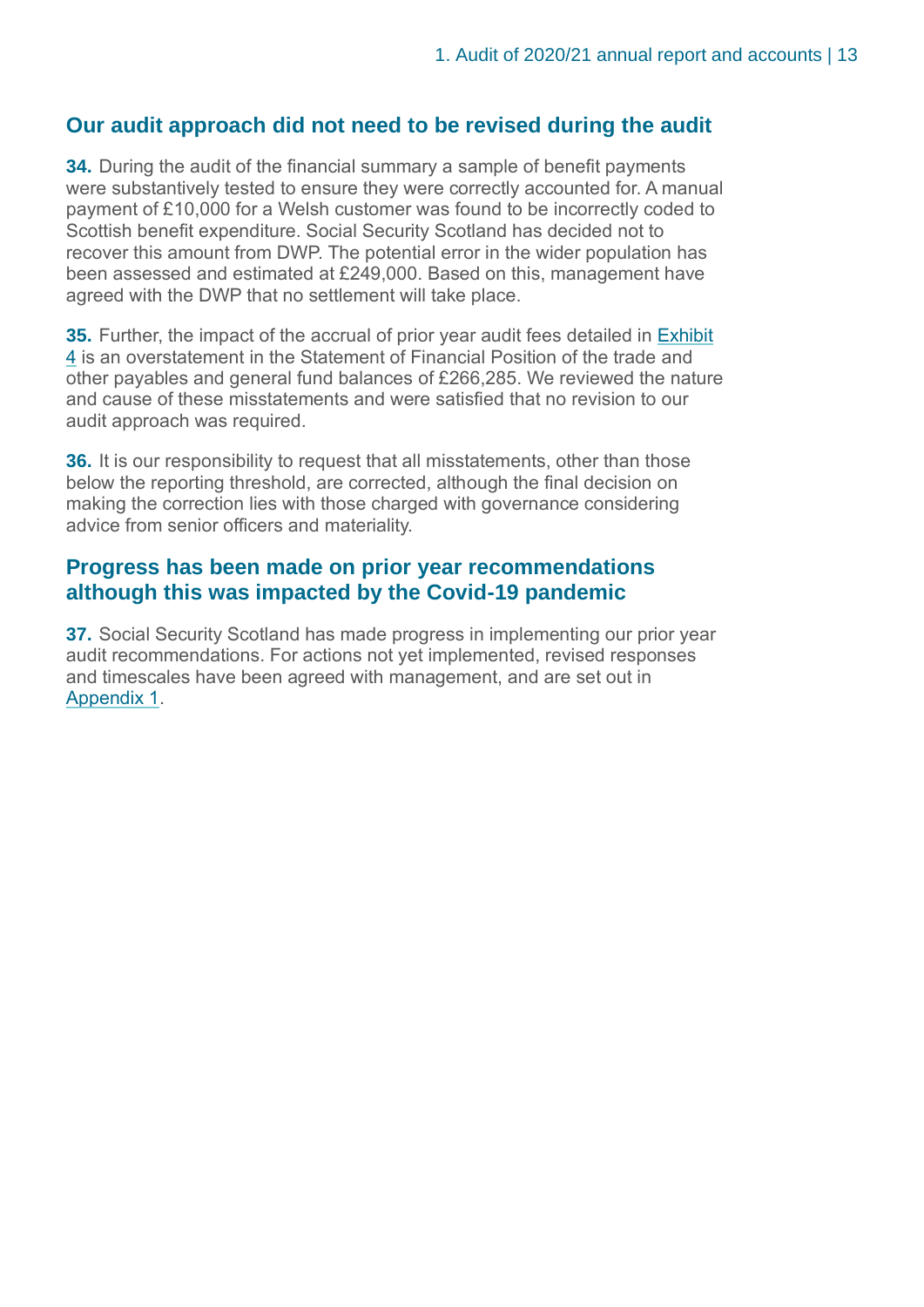## **2. Financial management**

Financial management is about financial capacity, sound budgetary processes and whether the control environment and internal controls are operating effectively.

#### **Main judgements**

Social Security Scotland spent £44 million more than the revised 2020/21 budget due to the impact of the Covid-19 pandemic on the benefits delivered by the DWP.

Financial systems of internal control are operating effectively but the Social Programme Management (SPM) system requires significant improvements to support the delivery of the more complex benefits.

No formal arrangements are in place to prioritise and address the increasing technical backlog for the SPM system.

The Fraud and Error team is continuing to expand and it must further develop its understanding of the associated risks of fraud and error within the range of benefits being delivered, including those still delivered by the DWP.

#### **The Covid-19 pandemic has had a significant impact on the delivery of benefits**

**38.** Demand for social security support increased during the Covid-19 pandemic. The UK government introduced several measures to ensure benefit payments continued and to support the DWP staff in administering the claims, including:

- no new reviews or reassessments across all benefits for three months,
- the suspension of face-to-face assessments for disability benefits for three months, including new claims, and
- allowing temporary breaks in care and accepting emotional support for Carers Allowance.

**39.** The pandemic has resulted in higher levels of unemployment and reductions in working hours leading to exceptional demand for Universal Credit. By 7 April 2020 household claims had risen to over 110,000 from an average of 20,000 per month in 2019. Once a person claims Universal Credit they become entitled to other benefits such as Scottish Child Payment. This was expected to have significant implications for the Scottish budget but the impact has been smaller than anticipated as many of the new and devolved benefits relate to women and children rather than employment.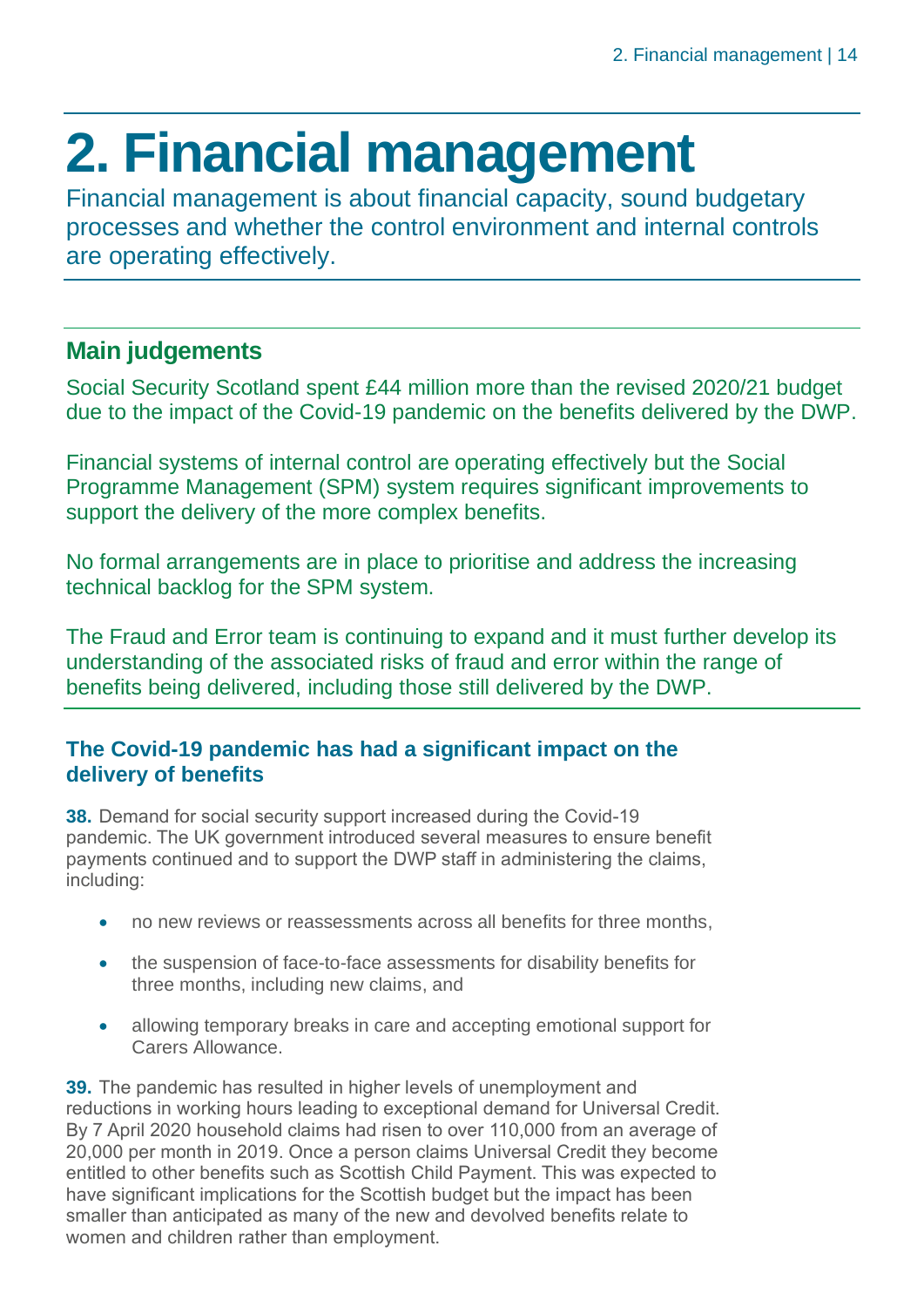#### **Social Security Scotland has appropriate financial reporting arrangements in place, however the 2020/21 budget was overspent due to the impact of Covid-19 on the benefits delivered by the DWP**

**40.** The main financial objective for Social Security Scotland is to ensure that the financial outturn for the year is within the budget allocated by Scottish Ministers. Social Security Scotland's budget consists of two elements: the expenditure on benefits and the operating costs of delivering those benefits.

**41.** As detailed at Exhibit 1, Social Security Scotland took on executive competence for a number of benefits for 2020/21 as well as the introduction of Scottish Child Payment in February 2021. This resulted in benefit expenditure increasing from £346.7 million in 2019/20 to £3.361 billion in 2020/21.

**42.** Benefits expenditure is demand led and can therefore not be easily controlled. The Scottish Parliament sets its budget for benefit payments with reference to the forecasts prepared by the Scottish Fiscal Commission. The 2020/21 budget of £3.328 billion was overspent by £44 million. The overspend was primarily due to increased Disability Living Allowance (£31.4 million) and Personal Independence Payments (£43.3 million), offset by the underspend in Child Disability Payment (£24.2 million) and Scottish Child Payment (£5.2 million). The launch of Scottish Child Payment was delayed until February 2021 due to Covid-19.

**43.** The initial operating budget for 2020/21 was set at £186 million. As the year progressed, the impact of Covid-19 on budgeted plans resulted in significant projected underspends in both revenue and capital budgets. As part of the Summer and Spring Budget revisions, £55 million was returned to the Scottish Government for reallocation. The main causes of the underspend were:

- a reduction in staffing costs due to changes in recruitment plans (£20 million),
- lower than budgeted administration costs (£9 million),
- rebates on the VAT element of the DWP agency agreements (£22 million) and
- a decrease in capital expenditure due to delays in building refurbishment work (£5 million).

**44.** At the year-end, the reported outturn against the final revised operating budget of £142.9 million was £132.3 million, a further underspend of £10.6 million due to changes to recruitment plans and delays in building refurbishment work.

**45.** Financial reporting during the year predicted the underspend in operating expenditure and overspend in benefits delivered by the DWP, however the size of the overspend wasn't fully recognised until the year end. Social Security Scotland has appropriate budget setting and monitoring arrangements in place which supports sound decision-making and effective scrutiny.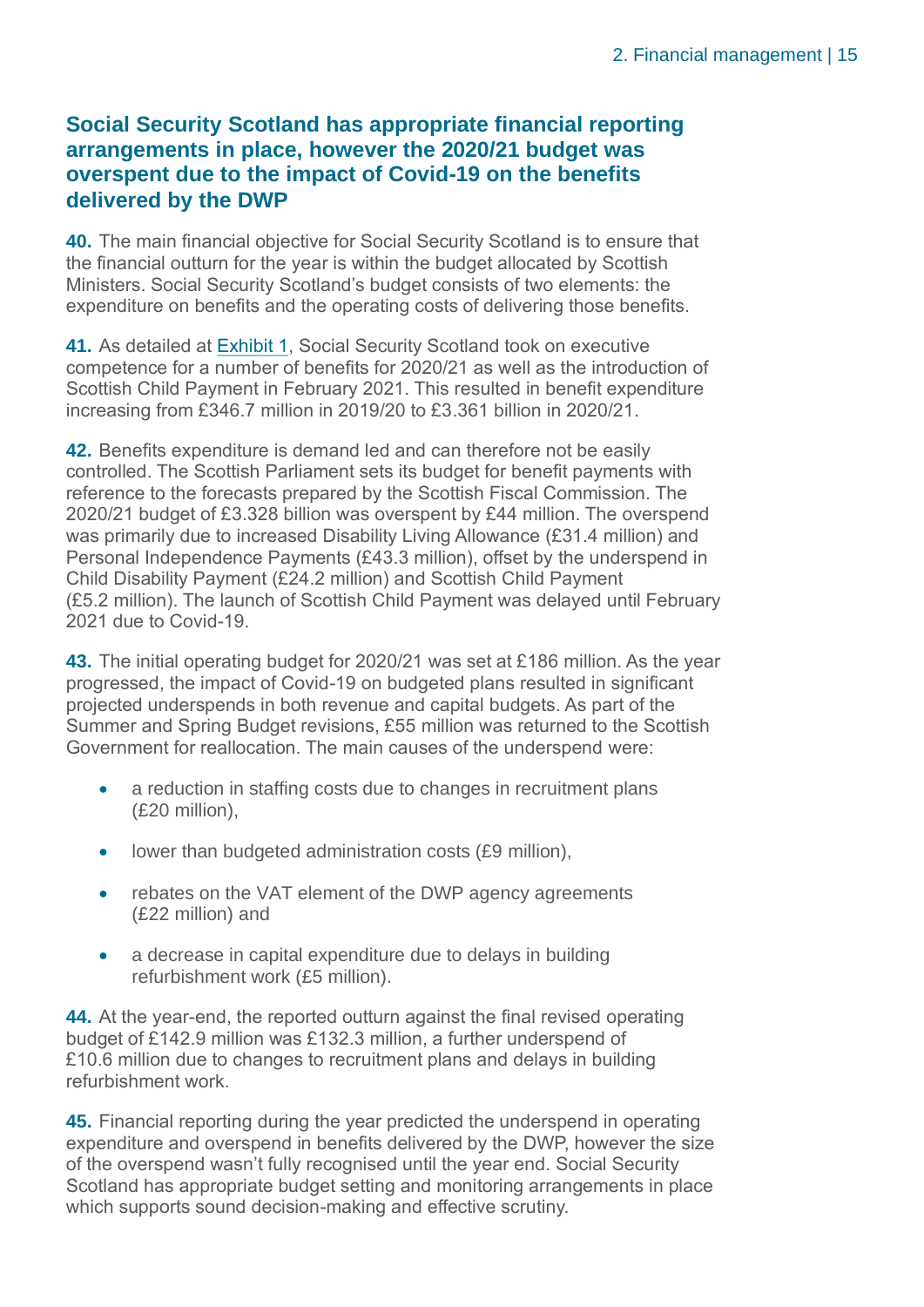**46.** The overall outturn position for Social Security Scotland is shown in Exhibit 5.

### **Exhibit 5**

#### **Performance against budgets in 2020/21**

|                                                 | <b>Initial</b><br>budget<br>£m | <b>Final</b><br>budget<br>Em | <b>Outturn</b><br>£m | <b>Over/(under)</b><br>spend<br>£m |
|-------------------------------------------------|--------------------------------|------------------------------|----------------------|------------------------------------|
| Revenue                                         |                                | 135.9                        | 129.7                | (6.2)                              |
| Capital                                         |                                | 6.4                          | 2.0                  | (4.4)                              |
| Depreciation                                    |                                | 0.6                          | 0.6                  | $\Omega$                           |
| <b>Total Operating Expenditure</b>              | 186.4                          | 142.9                        | 132.3                | (10.6)                             |
| <b>Delivered by Social Security</b><br>Scotland |                                | 128.6                        | 97.3                 | (31.3)                             |
| Delivered by DWP through agency<br>agreements   |                                | 3,185.4                      | 3,262.1              | 76.7                               |
| <b>Benefit Overpayment Impairment</b><br>(AME)  |                                | 5.0                          | 1.6                  | (3.4)                              |
| <b>Total Benefit Expenditure</b>                | 3,218.4                        | 3,319                        | 3,361                | 42.0                               |
| <b>Funeral Support Payment</b>                  | 10.2                           | 9.2                          | 11.2                 | 2.0                                |
| <b>Total</b>                                    | 3,228.6                        | 3,328.2                      | 3,372.2              | 44.0                               |

Source: Social Security Scotland Annual Report and Accounts 2020-21

**47.** The Statement of Financial Position in the financial statements shows that Social Security Scotland has a net liability of £251.2 million at the year-end compared with a net asset of £1.4 million in the prior year. This has resulted primarily from an increase in the trade payables balance from £43.5 million to £333.4 million, offset by an increase in trade receivables of £23.5 million and cash and cash equivalents of £12 million. All of these movements relate to the accounting for the additional benefits that are now included in the financial **statements**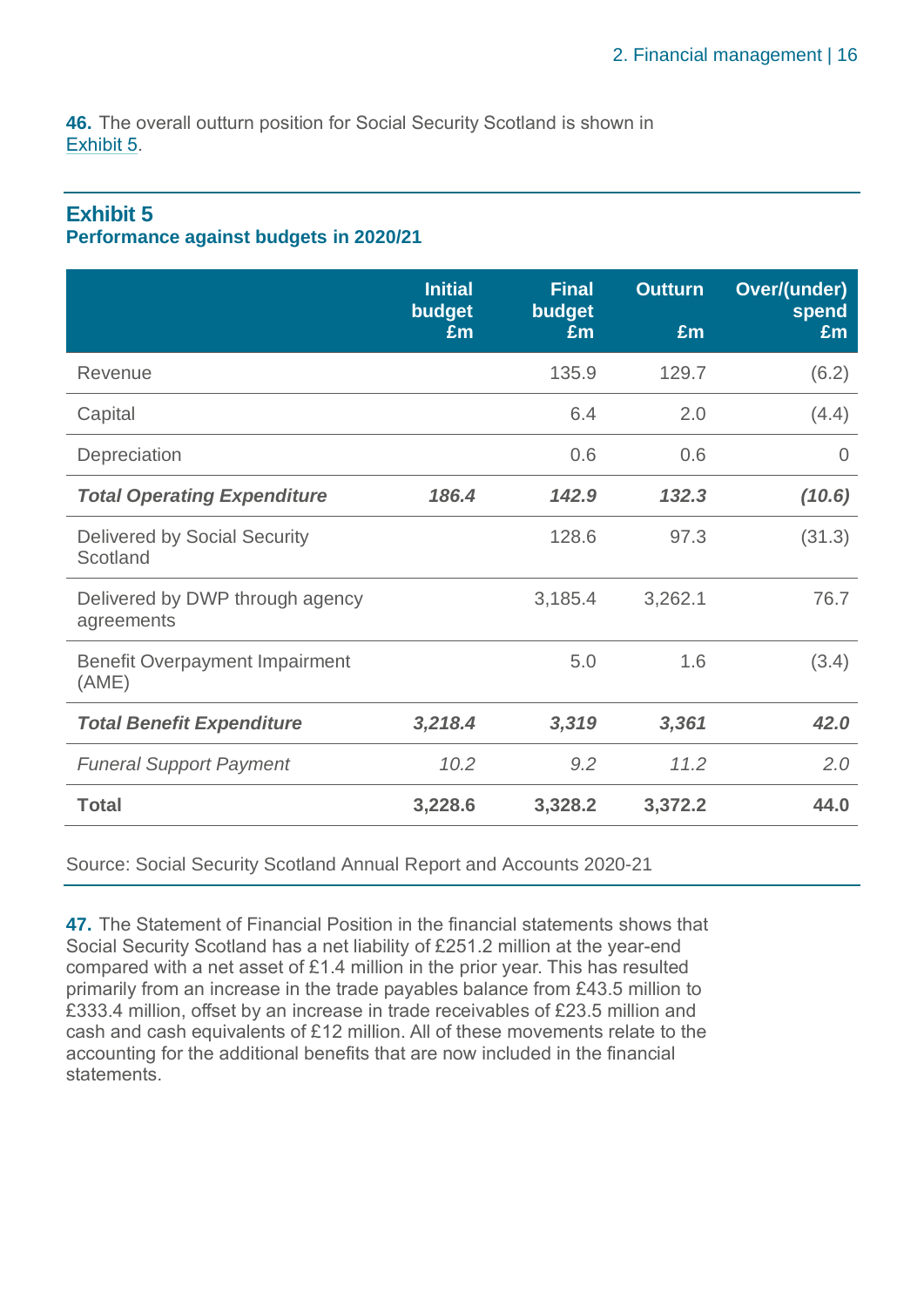#### **Financial systems of internal control are operating effectively, but the delivery of the more complex benefits will require significant system improvements in the Social Programme Management (SPM) system**

**48.** Our management report presented to the Audit and Assurance Committee on 18 May 2021 included our findings from the review of systems of internal control. We concluded that the controls tested were operating effectively. No significant internal control weaknesses were identified during the audit which would affect Social Security Scotland's ability to record, process, summarise and report financial and other relevant data to result in a material misstatement in the 2020/21 financial statements.

**49.** An Agile approach to systems development has been adopted, which has allowed systems to be built up over time. This means that the Scottish Government social security programme initially produces a minimum viable product (MVP) system. This contains the minimum required functionality required by Social Security Scotland for each benefit launch, with each release building on the functionality of previous benefits. As the system becomes operational, improvements and additional functionality needs are identified, resulting in changes to the system.

**50.** This approach requires a close working arrangement between the programme and Social Security Scotland, including ongoing feedback, to ensure that the system that is delivered is fit for purpose. If the system that is delivered does not have the required functionality it can impact on overall timescales as system changes are developed and implemented. To mitigate against this risk a generic baseline MVP is being created which will serve as the model for the release of new benefit types. This will be critical given the challenging timetable for the roll out of new benefits.

#### **Recommendation 1**

The establishment of a generic baseline MVP should be finalised as soon as possible to support the delivery of a robust core system for the roll out of new benefits.

#### **No formal arrangements are in place to prioritise the increasing technical backlog for the SPM system**

**51.** Technical backlog is a list of improvements, upgrades and cross cutting requirements for the SPM system. It represents the outstanding work needed to add key elements to a digital system and rework existing elements to address issues. Technical backlog can be either planned or unplanned and represents reduced functionality within the system which is currently replaced by manual workarounds increasing the risk of fraud and error.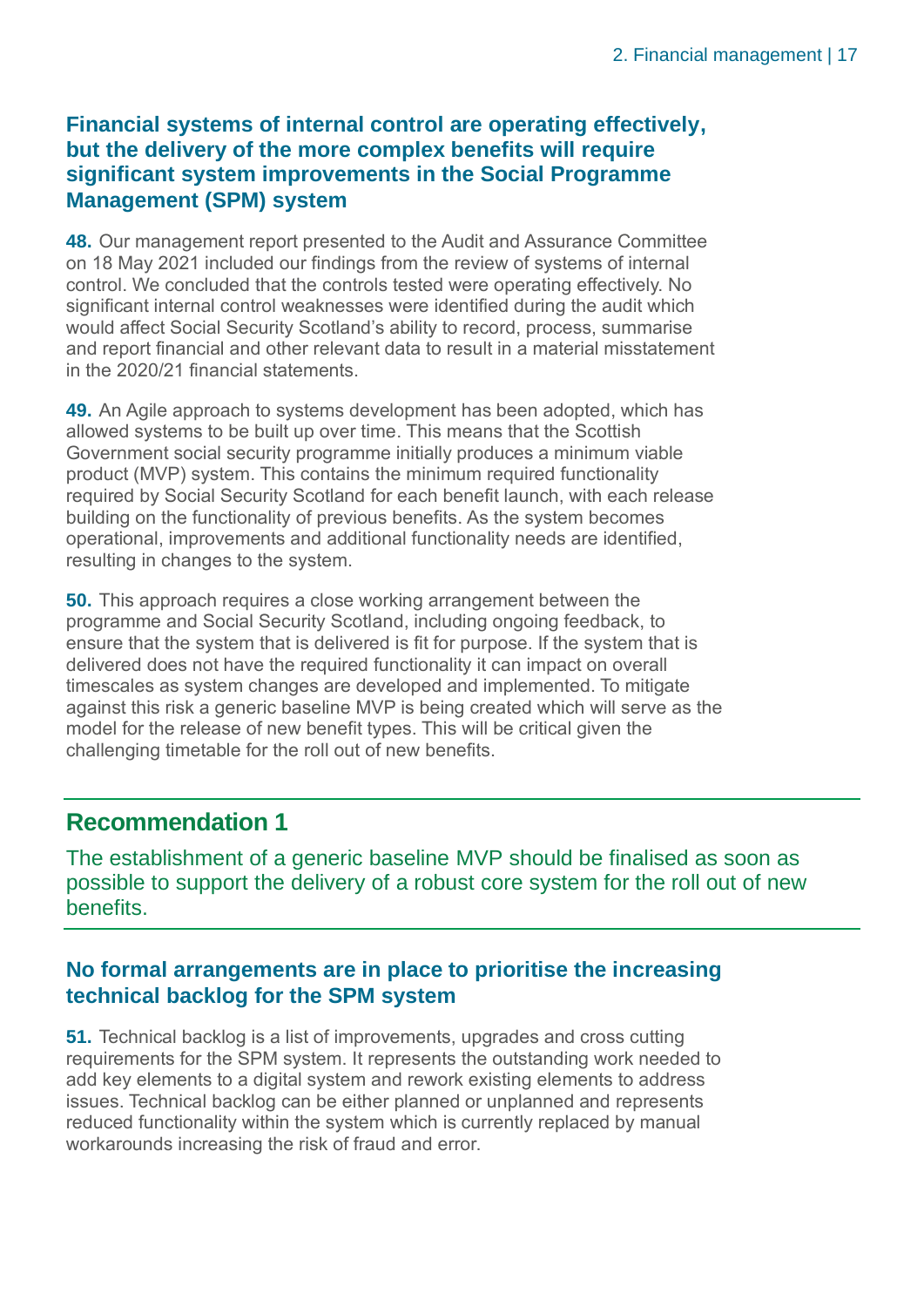**52.** Social Security Scotland is in the process of putting in place formal arrangements for dealing with the increasing technical backlog. This process must be robust and provide an audit trail on decision making for each item of technical backlog as well as quantifying the additional resource implications of any manual workarounds. Close working with the Scottish Government social security programme is needed to ensure that the system releases provide best value and improve functionality.

#### **Recommendation 2**

A structured approach should be introduced to address the increasing technical backlog and ensure a strong system control environment is in place to support fraud and error prevention and detection.

**53.** From 1 April 2021 the Scottish Government's Chief Digital Office moved to Social Security Scotland. While the Scottish Government social security programme retains responsibility for developing systems and processes, this additional capacity will enable Social Security Scotland to take a longer-term approach to IT planning, including tackling the increasing technical backlog.

#### **Internal audit concluded that the controls are adequate but require improvement**

**54.** The Social Security Scotland's internal audit function is carried out by the Scottish Government's Internal Audit Division. During 2020/21 16 reviews were complete, alongside a number of follow up reviews and advisory work. One of the reviews provided substantial assurance, ten provided reasonable assurance and five reported limited assurance.

**55.** The Public Sector Internal Audit Standards require the provision of an annual internal audit opinion to support the conclusions in the annual governance statement. The opinion provided in 2020/21 is that of "Reasonable" assurance, which means that some improvements are required to enhance the adequacy and effectiveness of controls.

**56.** We reviewed the internal audit function as part of our planning to determine the extent to which we could use their work in terms of International Standard on Auditing (UK) 610 (Using the Work of Internal Auditors). We concluded that we could rely on the work of internal audit where this would reduce our own audit testing or avoid duplication.

**57.** We had planned to place reliance on the internal audit review of the controls in place to verify residency criteria however the fieldwork for this review is yet to be completed. We consider all internal audit reports to support our understanding and inform our conclusions on the wider audit dimensions.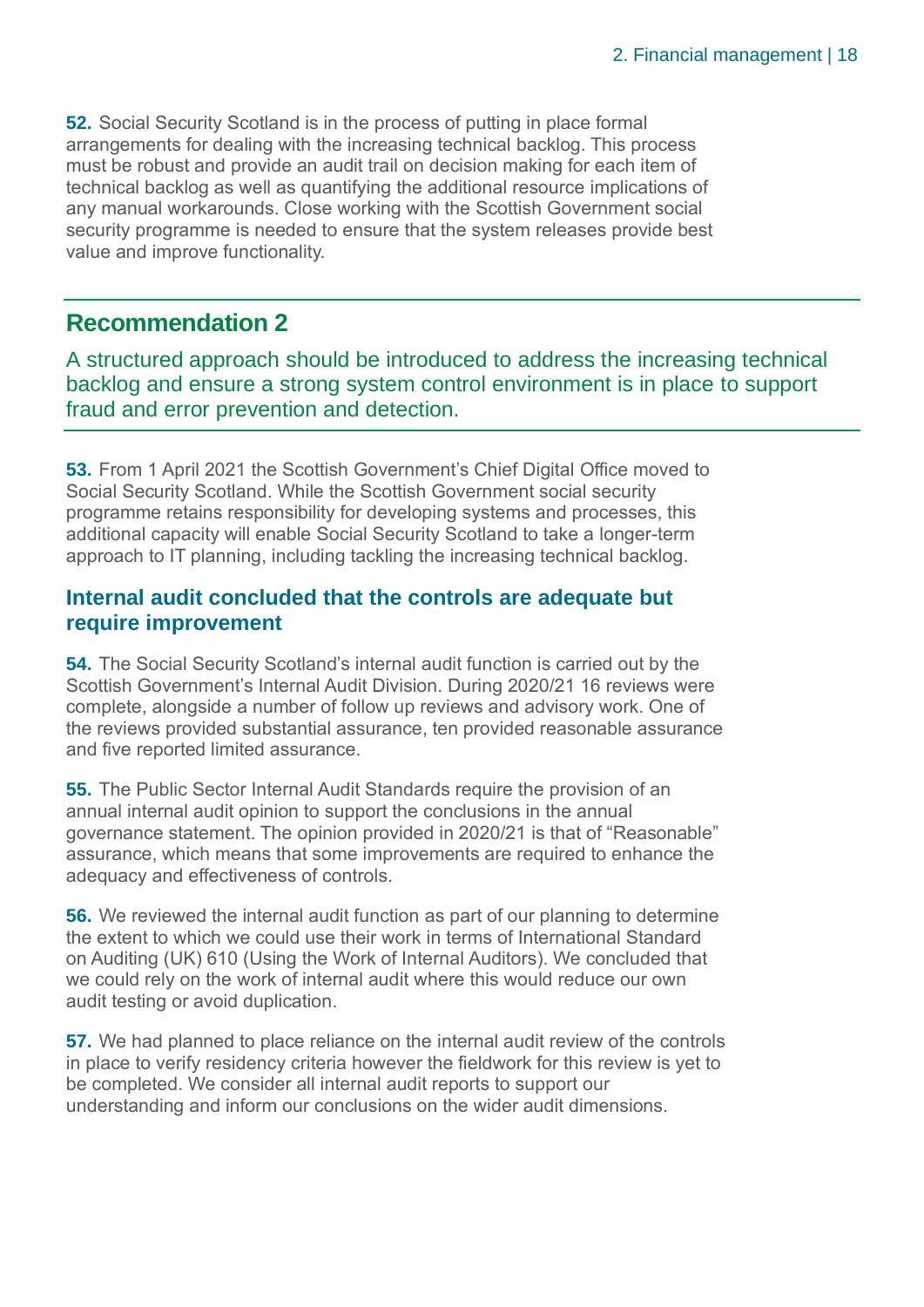#### **Arrangements are in place to help ensure appropriate standards of conduct are maintained**

**58.** Social Security Scotland is responsible for ensuring that its affairs are managed in accordance with proper standards of conduct. We have reviewed the arrangements in place including the Civil Service and Non-Executive Members' Codes of Conduct. There are established procedures in place for preventing and detecting any breaches of these standards.

#### **Arrangements for the prevention, detection and measurement of fraud and error must be improved to support benefit delivery**

**59.** Social Security Scotland is responsible for establishing arrangements for the prevention and detection of fraud, error and irregularities, bribery and corruption. A Counter Fraud Strategy is in place which explains how the risk of fraud will be mitigated. An internal audit review on counter fraud governance in March 2021 reported a reasonable assurance opinion. This means that controls are adequate but require improvement.

**60.** Social Security Scotland currently rely on the DWP for the estimation of the level of fraud and error for benefits delivered through agency agreements. As there is an inherent risk of fraud and error within any social security system it is vital that Social Security Scotland continue to develop a strong understanding of the different benefit streams it administers and the associated risks of fraud and error within them.

**61.** During 2020/21 the staffing levels in the Fraud and Error team have increased to reflect the growth of the organisation. There has been a focus on developing the necessary skills including special fraud training with:

- one member of the team achieving Counter Fraud Specialist accreditation,
- four attaining accreditations as Counter Fraud Technicians, and
- seven attaining accredited Authorising Officer status enabling them to consider applications for conduct of directed surveillance operations as governed by the Regulation of Investigatory Powers (Scotland) Act 2000.

**62.** A Fraud Champion Network made up of around 60 staff members meets monthly to discuss examples of fraud and to drive best practice. This has proved to be a successful project as 209 cases have been reported to the Risk Analysis and Control Team enabling the prevention of 42 attempted frauds. Social Security Scotland is working well to implement fraud awareness training. In addition, work is underway to address future specialist recruitment shortages in Dundee by creating career paths through the two Dundee Universities.

**63.** However, the work of the Fraud and Error team has been impacted by the Covid-19 pandemic. During 2020/21 the focus has been on understanding how the move to remote working impacts on the fraud risks within the benefit system and working to understand the risks inherent within the DWP qualifying benefit caseload.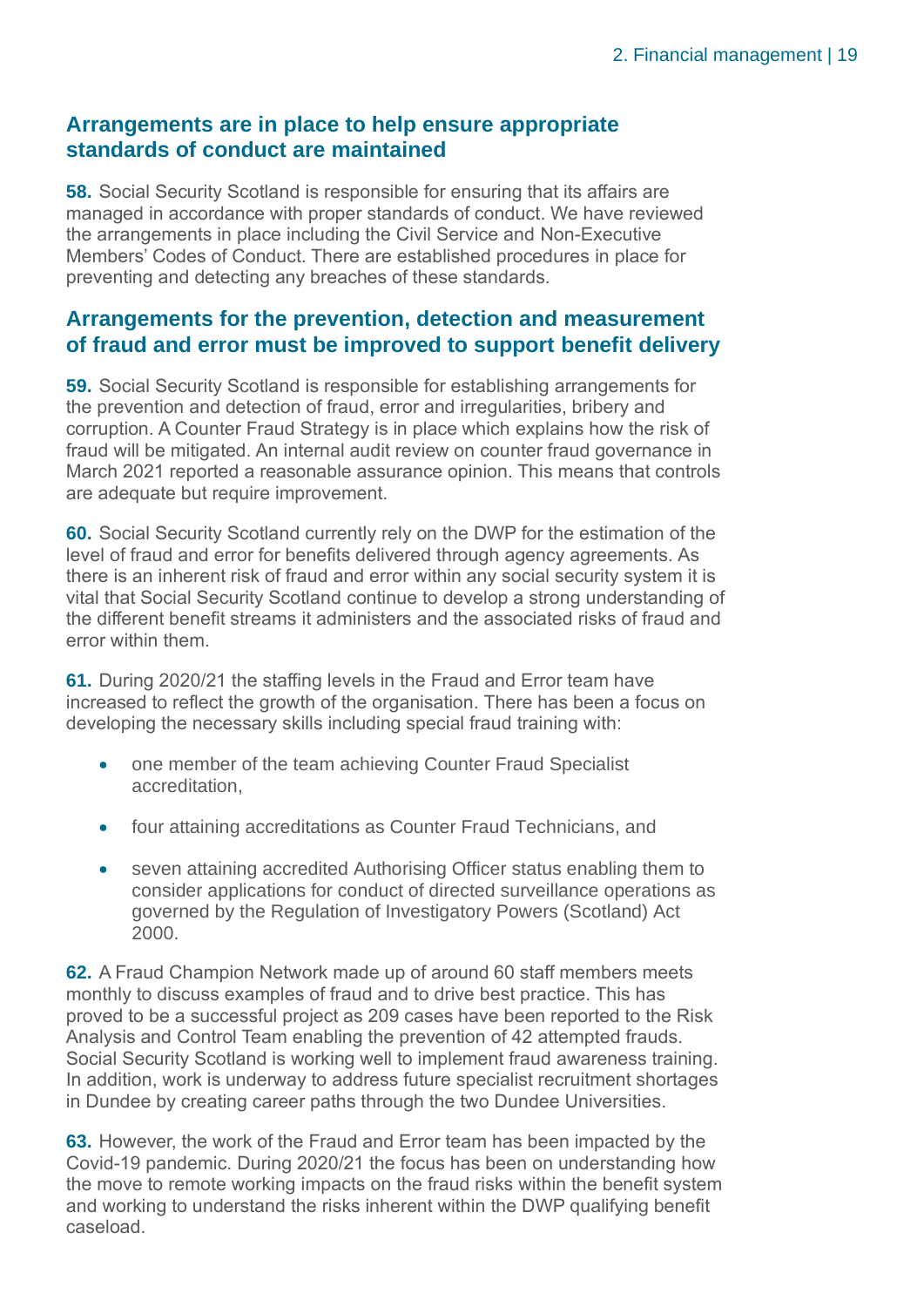**64.** Data mining analysis continues to provide an insight into the high error risk cases within the benefits processed by Social Security Scotland. A working group has also been established to understand and develop responses to the error trends identified.

#### **Recommendation 3**

The Fraud and Error team must continue to develop its understanding of the associated risks of fraud and error within the range of benefits being delivered, including those currently delivered by the DWP.

**65.** The National Fraud Initiative (NFI) is a counter-fraud exercise across the UK public sector which aims to prevent and detect fraud. Social Security Scotland are currently planning for inclusion of claimant data in the NFI. Work is currently underway so that a pilot exercise can start in autumn 2021. Social Security Scotland will share claimant data, which can be matched with other data sets to identify a list of high-risk cases for further checking. The specific risk to be addressed in this first pilot will be false declaration of Scottish residency.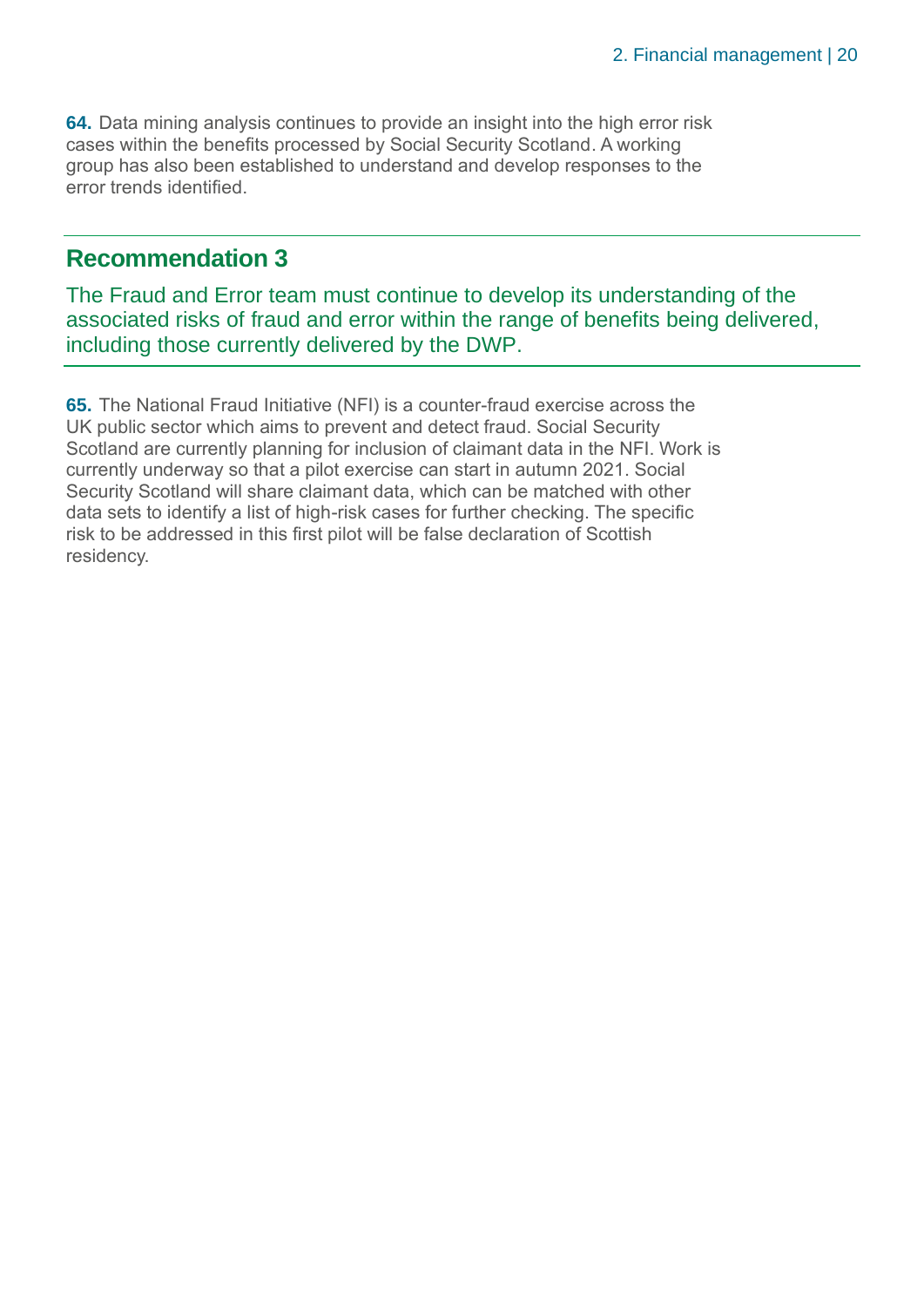### **3. Financial sustainability**

Financial Sustainability looks forward to the medium and long term to consider whether a body is planning effectively to continue to deliver its services

#### **Main judgements**

The 2021/22 budget has been set at £3.725 billion but recognises the level of demand uncertainty within the forecasted benefit streams.

The introduction of new benefits continues with Scotland's Child Disability Payment due to roll out across the country in November 2021.

Medium-term financial planning must continue to be revised to reflect emerging developments.

A long-term workforce plan, built on the current timetable for benefit delivery, must be developed and refined in parallel with benefit development by the Social Security Programme.

#### **The 2021/22 budget has been set at £3.725 billion**

**66.** In January 2021 Social Security Scotland set the 2021/22 budget. At that time a number of risks and uncertainties were presented to the Executive Advisory Board and it was agreed that a mid-year budget revision would be undertaken. When completed this will reassess the planning assumptions with a focus on staff capacity and capability to ensure the budget adequately reflects the needs of delivering the benefit service.

**67.** The total 2021/22 budget of £3.725 billion includes £3.454 billion for benefit expenditure and £271 million for operational costs.

**68.** The budget for benefits expenditure is based on the forecasts of the Scottish Fiscal Commission who prepare an annual report on Scotland's economic and fiscal forecasts.

**69.** The difficulties in predicting demand, particularly for new benefits, means that this expenditure will always have an element of uncertainty. Social Security Scotland relies on the work of the Benefit Forecasting Review Group to review benefit expenditure on a monthly basis and assess the accuracy of forecasts. This group includes representatives from Social Security Scotland and the Scottish Government.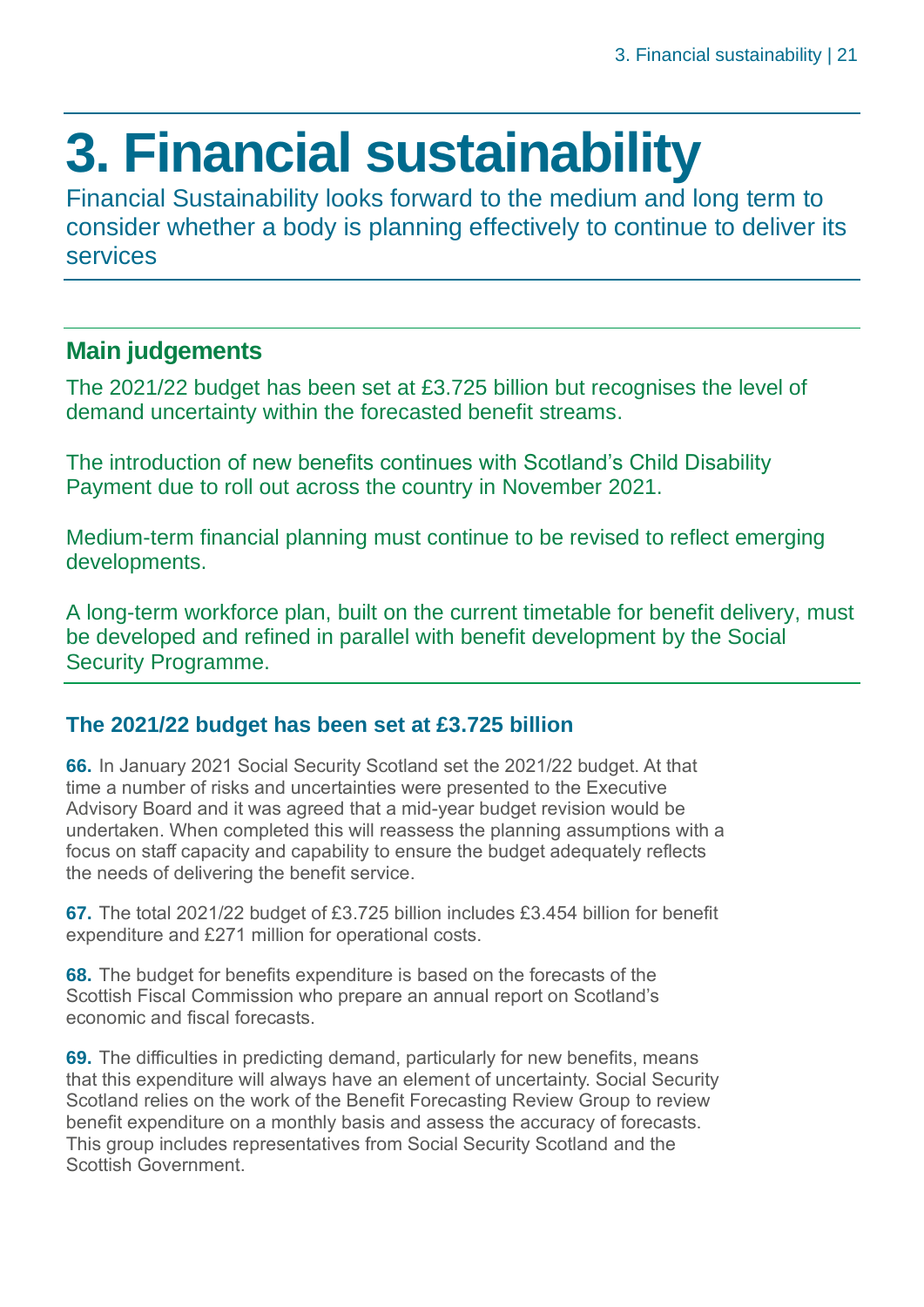**70.** The operational budget of £271 million, including £22 million of capital spend, has much greater certainty with the majority assigned to staff costs (£125 million) and agency agreements with the DWP (£84 million). However recent reporting shows projected underspends on both revenue (£6.9 million) and capital (£2.7 million) due to delays in recruitment, IT and estates spend. The capacity to deliver the benefits service must continue to be balanced with the achievement on non-recurring savings due to vacancy management decisions to ensure the overall sustainability of the service.

#### **Despite the impact of the Covid-19 pandemic the roll out of new benefits continues**

**71.** We reported in our 2019/20 annual audit report that the Covid-19 pandemic had a significant impact on the Scottish Government social security programme with the final impact still to be determined. Social Security Scotland is reliant on the Scottish Government for setting out the timeline for new benefits and the processes to administer them.

**72.** As a result of the refreshed business case published by the Scottish Government social security programme in February 2020, revised cost estimates for both implementation activity and the operating costs for Social Security Scotland were prepared. We previously highlighted the need for Social Security Scotland to work with the Scottish Government and the DWP to ensure that delivery and financial plans are revised to take account of the launch of future benefits.

**73.** Scottish Child Payment opened for applications for children under six in November 2020 with payments starting in February 2021. This is the most significant example of the Scottish Government using its power to create new benefits and is a key element of the plan to tackle child poverty.

**74.** The next significant benefit will be Scotland's Child Disability Payment which, following a pilot in the summer, will be rolled out across the country in November 2021. This benefit replaces the UK Government's Disability Living Allowance for children and will be the first of the complex disability benefits which are planned to be introduced by the Scottish Government.

**75.** This benefit will be the first disability benefit in the UK that can be applied for online, as well as by post, phone, or face to face. The pilot project found that more than 85 per cent of applications were received online in the first six weeks of Child Disability Payment being launched. Learning and improvement opportunities can be gained from previous benefit roll outs and applied in the future.

**76.** Social Security Scotland will carry out detailed analysis and monitoring of the operation of the Child Disability Payment. This will be used as an opportunity to develop and improve service design for future disability benefits.

#### **Social Security Scotland's medium-term financial plan should be revised to reflect the impact of the Covid-19 pandemic**

**77.** We have previously reported the importance of longer-term planning given the future growth expected as more benefits are delivered by Social Security **Scotland**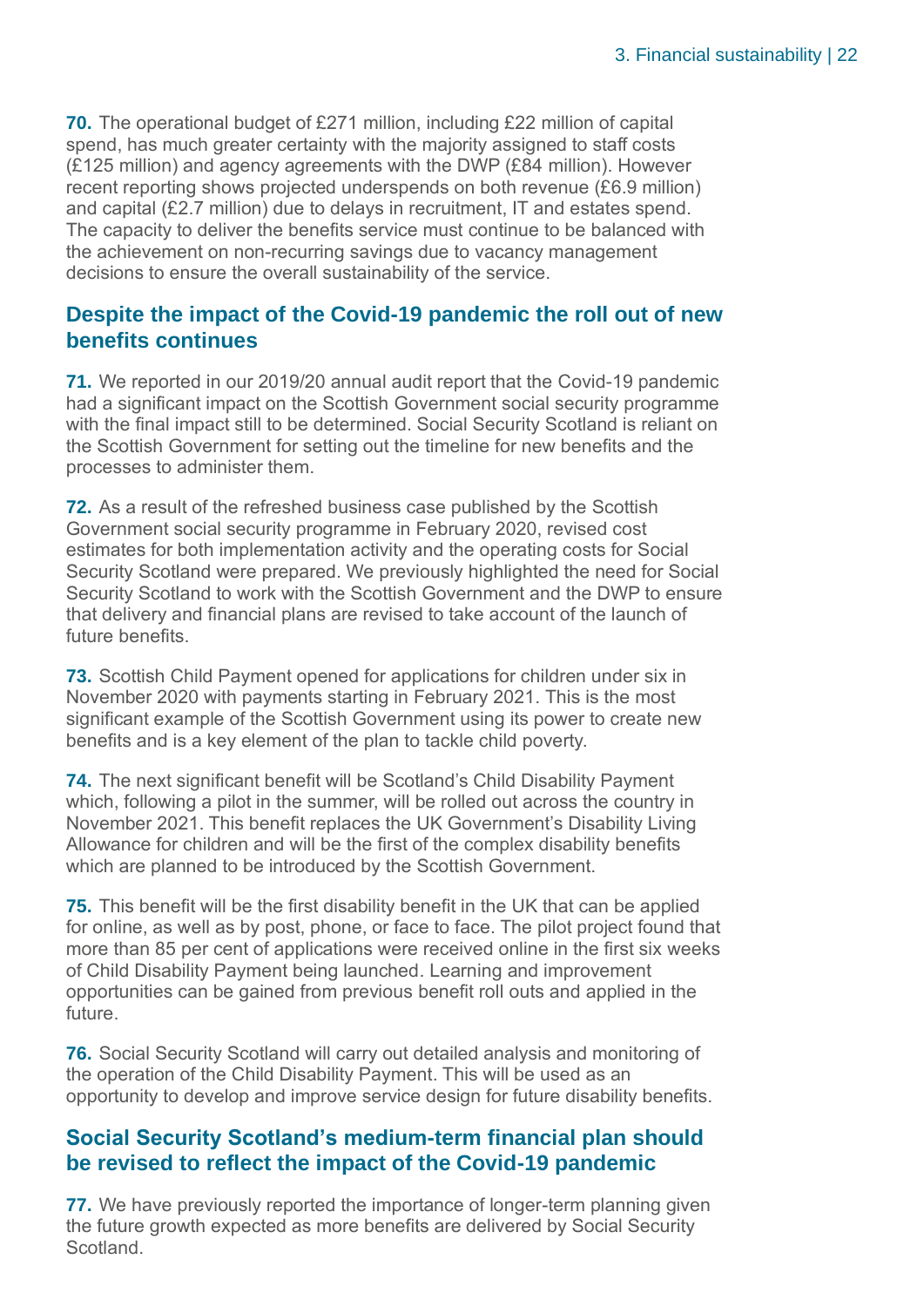**78.** Social Security Scotland published its 2021/22 business plan in July 2021. Priorities are set around the objectives in the three-year Corporate Plan 2020- 2023 and includes the ways Social Security Scotland plan to measure its performance.

**79.** Recent benefit expenditure forecasts by the Scottish Fiscal Commission included the first estimate of spending on the Adult Disability Payment which will replace the Personal Independence Payment from summer 2022. They predict that by 2026/27 Adult Disability Payment will cost an additional £529 million with approximately 70,000 more clients than the Personal Independent Payment equivalent. Social Security Scotland needs robust planning to ensure it can meet the extra forecasted demand that this will put on the service.

**80.** In September 2020 Social Security Scotland signed a 20-year lease on premises in Dundee to become its headquarters. The capital budget for 2021/22 includes £14.9 million for the estates implementation programme, however delivery has been impacted by the Covid-19 pandemic.

**81.** The financial impact of the pandemic on Social Security Scotland is likely to extend across several years. As the organisation continues to expand, while responding to the changes that the Covid-19 pandemic has meant for working arrangements, there is a need to continue to revise key plans to ensure they will meet the medium to long term requirements of a larger workforce. This will give an opportunity to reflect on the impact of Covid-19 on the underlying cost base and benefit delivery arrangements.

#### **Recommendation 4**

Social Security Scotland must continue to revise its financial planning to reflect the long-term impact of the Covid-19 pandemic on benefit delivery arrangements and underlying costs.

#### **Longer-term workforce planning is still developing**

**82.** The required workforce for Social Security Scotland was initially set out in the Outline Business Case as a range of staffing estimates – reference has always been to a number of at least 1,900 Full time Equivalents (FTE). This only covered operational staff and did not include the staff required for support functions. It also did not include staff required to deal with assessments. Further it did not cover Scottish Child Payment and any other changes to the way in which new or devolved benefits would be administered. Social Security Scotland's most recent update estimates a requirement for at least 3,500 FTE.

**83.** Social Security Scotland identified the risks relating to staffing capacity and capability and in February 2021 a workforce planning team was established to define and implement a Workforce Strategy. Although work has started, this has not yet been finalised. This strategy must cover medium to longer term resourcing needs considering both workforce numbers as well as the skillsets required to meet the needs of the more complex benefits as they launch. A particular challenge will be the need to recruit diverse clinical teams, including health professionals and those with social work experience, to administer the complex disability benefits.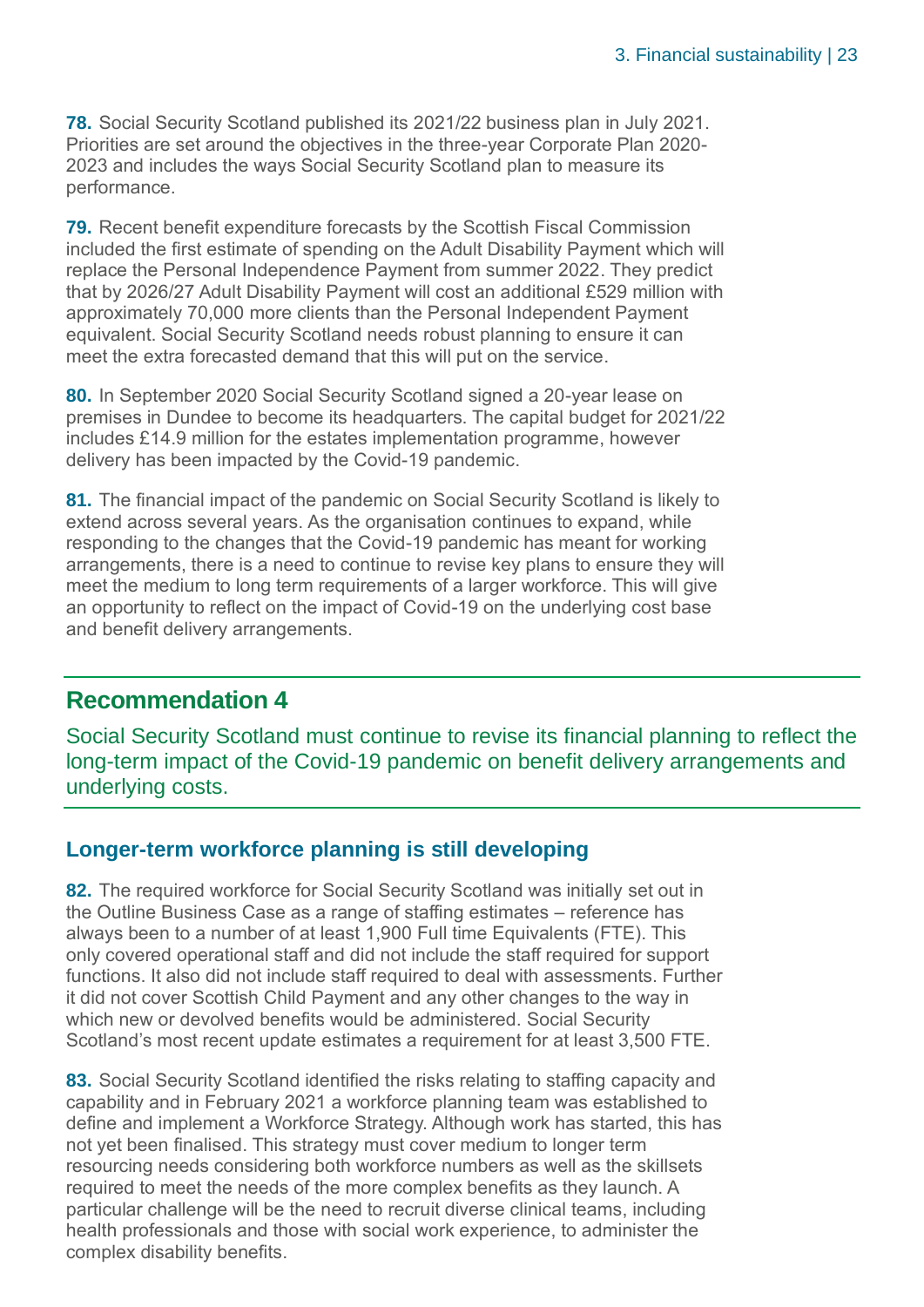**84.** The impact of Covid-19 saw the Local Delivery Service delayed. Staff recruited to carry out Local Delivery roles were redeployed within Social Security Scotland to help in a more operational capacity. As the Local Delivery Service will be launched nationally in November 2021, Social Security Scotland needs to ensure there are adequate staff in each location. This will help to ensure that clients across the country have access to the same level of service.

#### **Recommendation 5**

A long-term workforce plan, built on the current timetable for benefit delivery, must be developed and refined in parallel with benefit development by the Social Security Programme.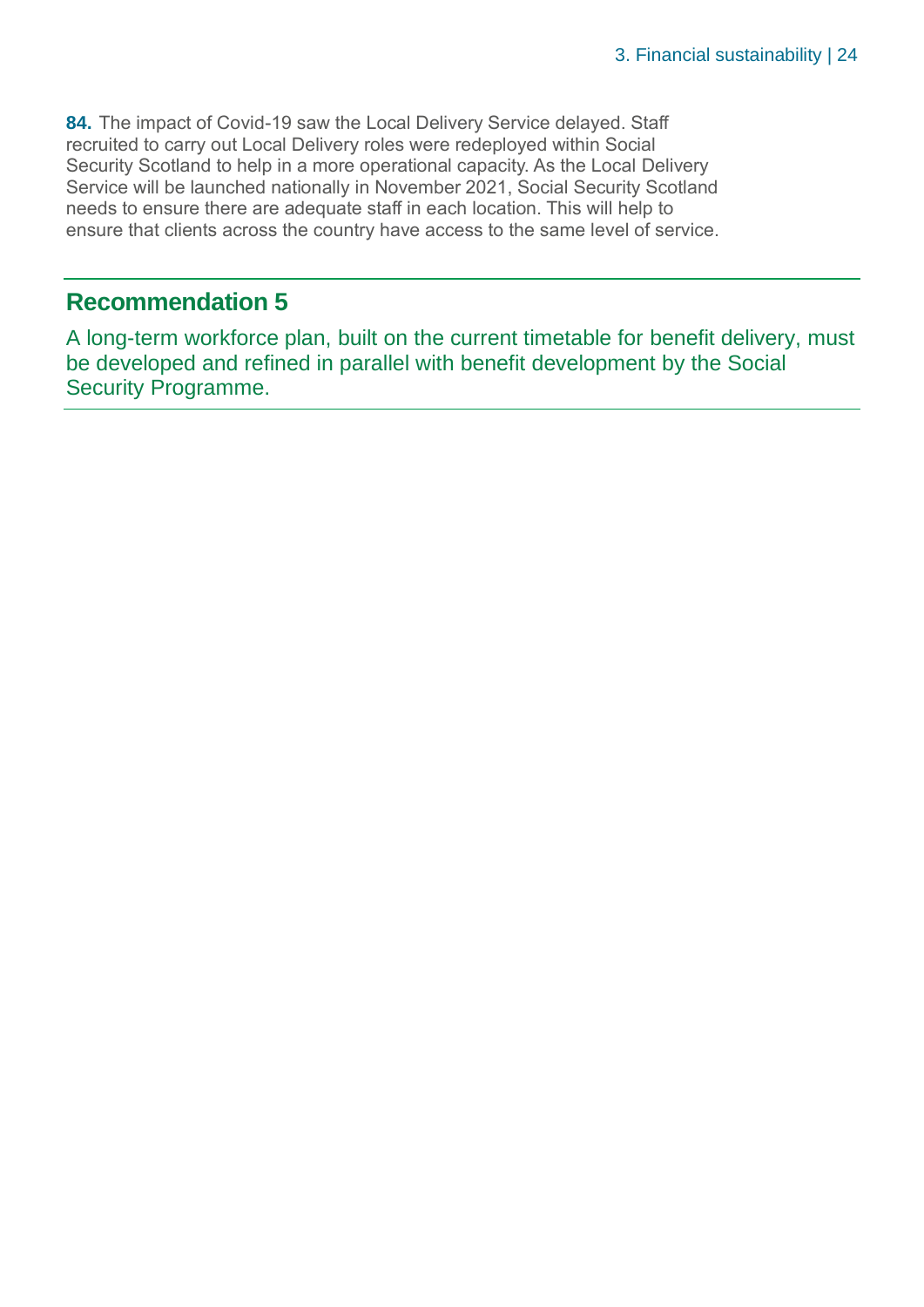## **4. Governance and**

### **transparency**

The effectiveness of scrutiny and oversight, and transparent reporting of information

#### **Main judgements**

Social Security Scotland has effective governance arrangements and continues to demonstrate its commitment to openness and transparency.

Processes for determining residency for complex benefits are more robust. Guidance and staff training will be critical in ensuring the fair and consistent application of residency criteria.

Performance management arrangements must continue to be developed to support robust decision making.

#### **The governance arrangements throughout the Covid-19 pandemic have been appropriate and continue to be strengthened**

**85.** The impact of the Covid-19 pandemic, and Social Security Scotland's response to it, has been set out in the performance report in the annual report and accounts.

**86.** In January 2021, Social Security Scotland began an internal governance review. This review is ongoing and has identified several actions including the need to strengthen the role and remit of the Agency Leadership Team, update the Framework document and improve the arrangements for succession planning for Non-Executive Members to the Executive Advisory Body.

**87.** During the year Social Security Scotland implemented some changes including:

- staggering the dates when Non-Executive Members finish their appointments,
- changing the chair of the Executive Advisory Board to a non-executive member to enable the Chief Executive to participate more actively,
- revising the membership of the Social Security Programme Board to include a non-executive member of the Executive Advisory Body, and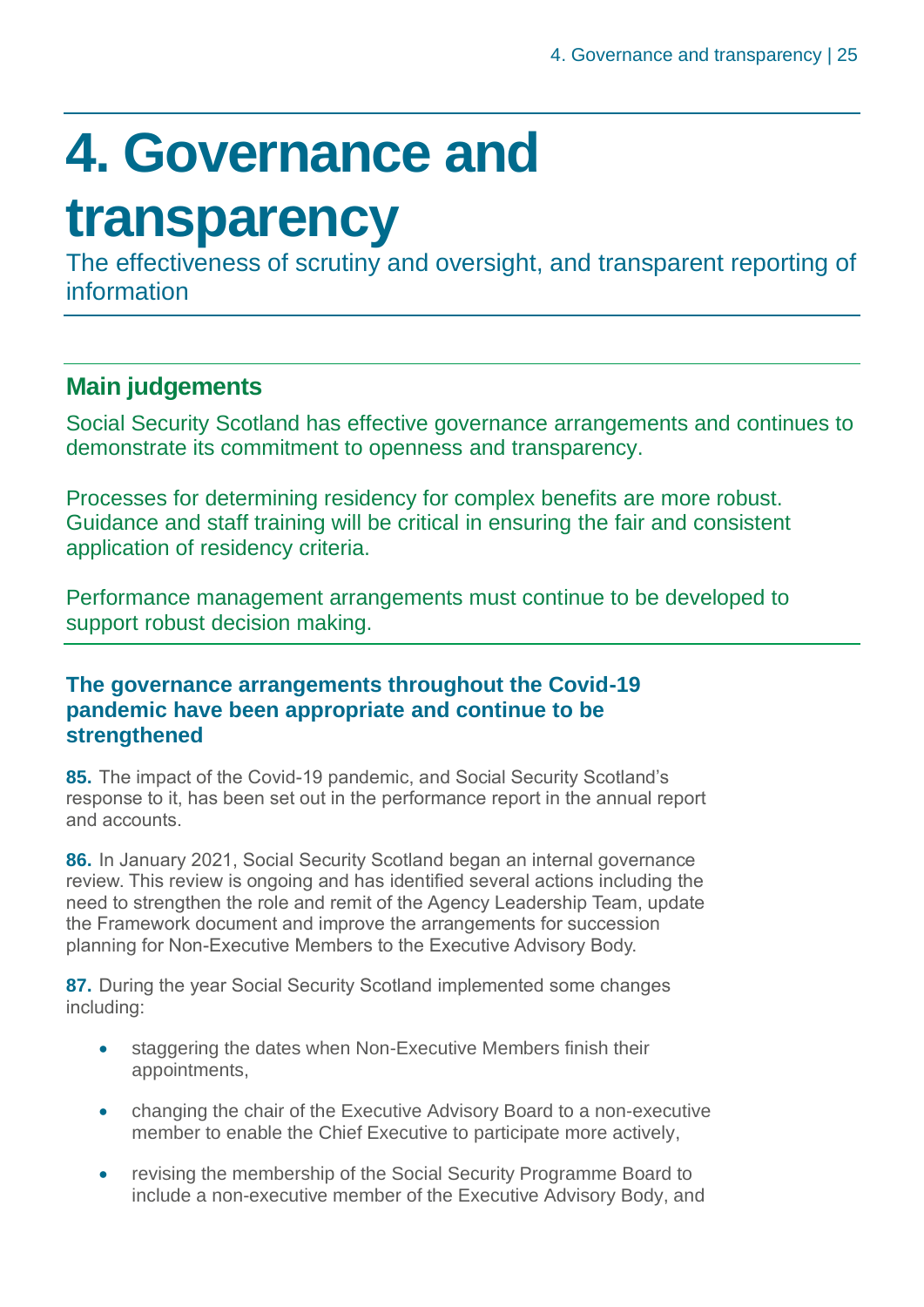• new terms of reference and membership for the Agency Leadership Team.

**88.** Although relatively new, the changes are designed to improve scrutiny and decision-making and ensure wider engagement and involvement. Our audit work has confirmed that Social Security Scotland has appropriate governance arrangements in place.

#### **Social Security Scotland continues to demonstrate its commitment to openness and transparency**

**89.** Openness and transparency in how a body operates and makes decisions is key to supporting understanding and scrutiny. Transparency means that the public have access to understandable, relevant and timely information about decision making and the use of resources such as money, people and assets.

**90.** Social Security Scotland has increased transparency over the past year by including Board minutes, papers and agendas on its website with redactions to documents only made when deemed necessary. The register of interests is also now publicly available.

**91.** As part of Social Security Scotland's Procurement Strategy, one of the objectives is to gain people's trust by being open and honest. This objective includes measures such as developing the corporate website, publishing awarded and future contracts on Public Contracts Scotland and publishing details of contracts awarded in a yearly procurement report.

#### **Progress has been made in developing an appropriate risk management framework**

**92.** Social Security Scotland commissioned EY to assess the current approach to risk management and to help develop future risk management processes which will be required as the organisation grows. EY concluded that good progress had been made in implementing the foundations of a robust risk management framework, in a short period of time.

**93.** The report noted that in the future the existing risk team should be strengthened to support the development of a risk framework in the medium to long term. We note that steps have already been taken to improve risk documentation including development of the risk registers and the production of heat maps.

#### **Residency checks for new benefits need to be more robust**

**94.** Social Security Scotland continues to rely on postcode checks as a determinant of residency for low-income benefits and staff training covers the terms of ordinary and habitual residence. For the next tranche of benefits there will be different criteria for determining residency which will be contained within the regulations for each new benefit. Staff will require tailored training and guidance on residency requirements.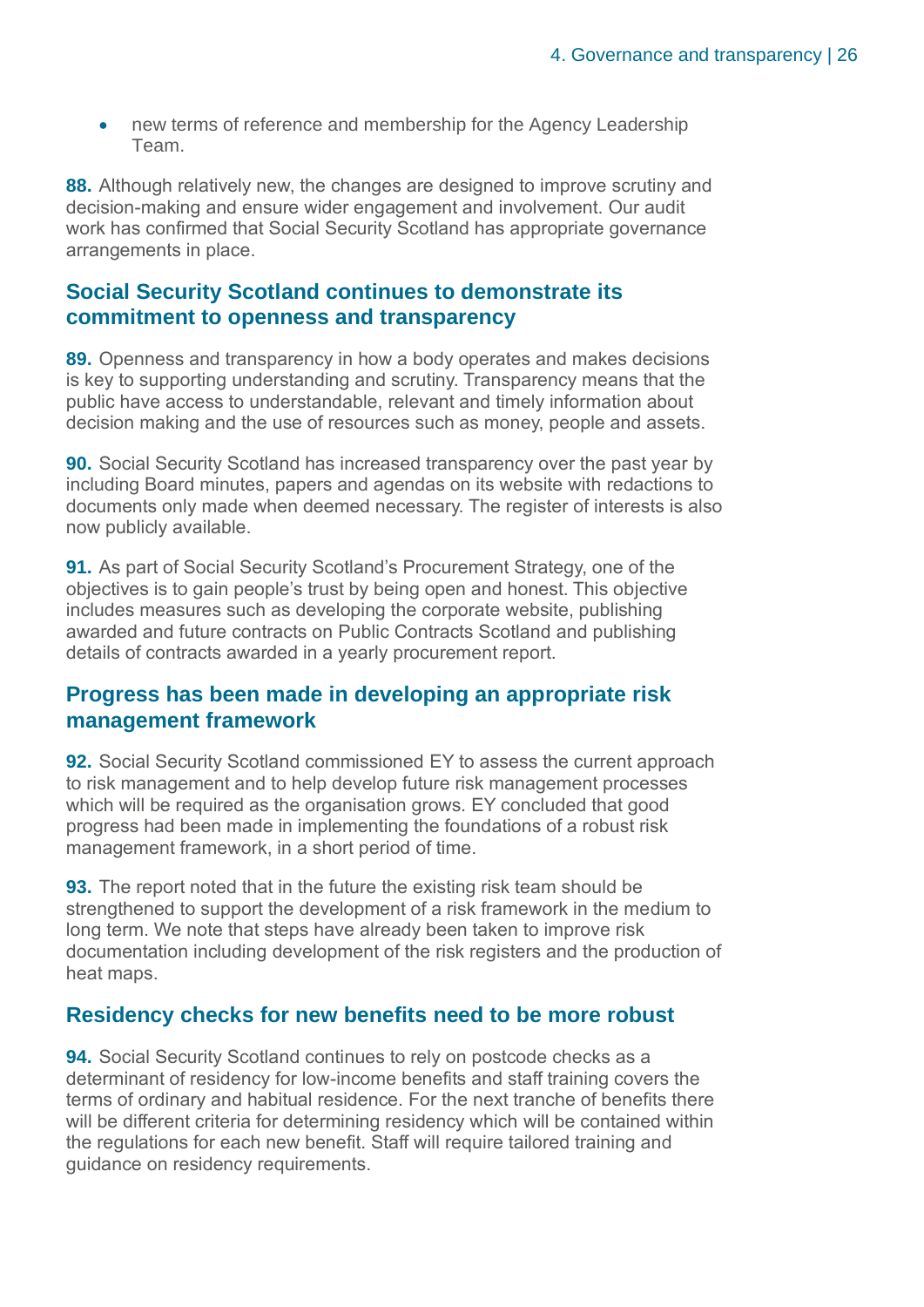**95.** As an example, for Child Disability Payment the past/presence rule will apply which means that the client must have been in the 'common travel area' (the UK, Ireland, Channel Islands and Isle of Man) for 26 of the last 52 weeks (13 weeks for children aged under six months) and not be a 'person subject to immigration control'.

**96.** This rule is more robust than the current requirements and provides a stricter basis for assessment. Learning materials have been developed which includes guidance covering the regulations. Training is being provided as part of the learning routeways for the Child Disability Payment pilot. This pilot is soon to be completed with full launch due to take place in November 2021. A further review will be required next year as this and new benefits are launched.

#### **Recommendation 6**

The new residency rules for future benefits will be more complex. The guidance needs to be applied by staff to ensure the residency criteria is applied in a consistent and fair manner.

#### **Performance work is progressing but needs further development to ensure meaningful assessment**

**97.** In addition to the audit opinion on Social Security Scotland's performance report we also consider the overall clarity of message to identify areas for improvement. The performance report should provide information on a body, its main objectives and the principal risks faced. It should provide a fair, balanced and understandable analysis of performance as well as helping stakeholders understand the financial statements. It should be supported by a strong performance management system which support internal decision making.

**98.** The disclosures within the performance report are linked to the themes within the three-year Corporate Plan 2020 - 2023. It provides good descriptions of performance activity but the performance appraisal should be kept under review to identify areas for improvement, particularly in relation to the establishment of appropriate performance targets and more detailed trend information as this becomes available.

**99.** During 2020/21 Social Security Scotland has made progress in establishing a performance management system. The Charter Measurement Framework is being adopted as the key measurement tool for annual performance reporting. This framework captures the Charter commitments and gathers data from clients and stakeholders however the current arrangements need to be refined and strengthened to make a transparent and meaningful assessment of performance for stakeholders.

#### **Recommendation 7**

Robust and transparent performance management arrangements should be further developed to support decision making.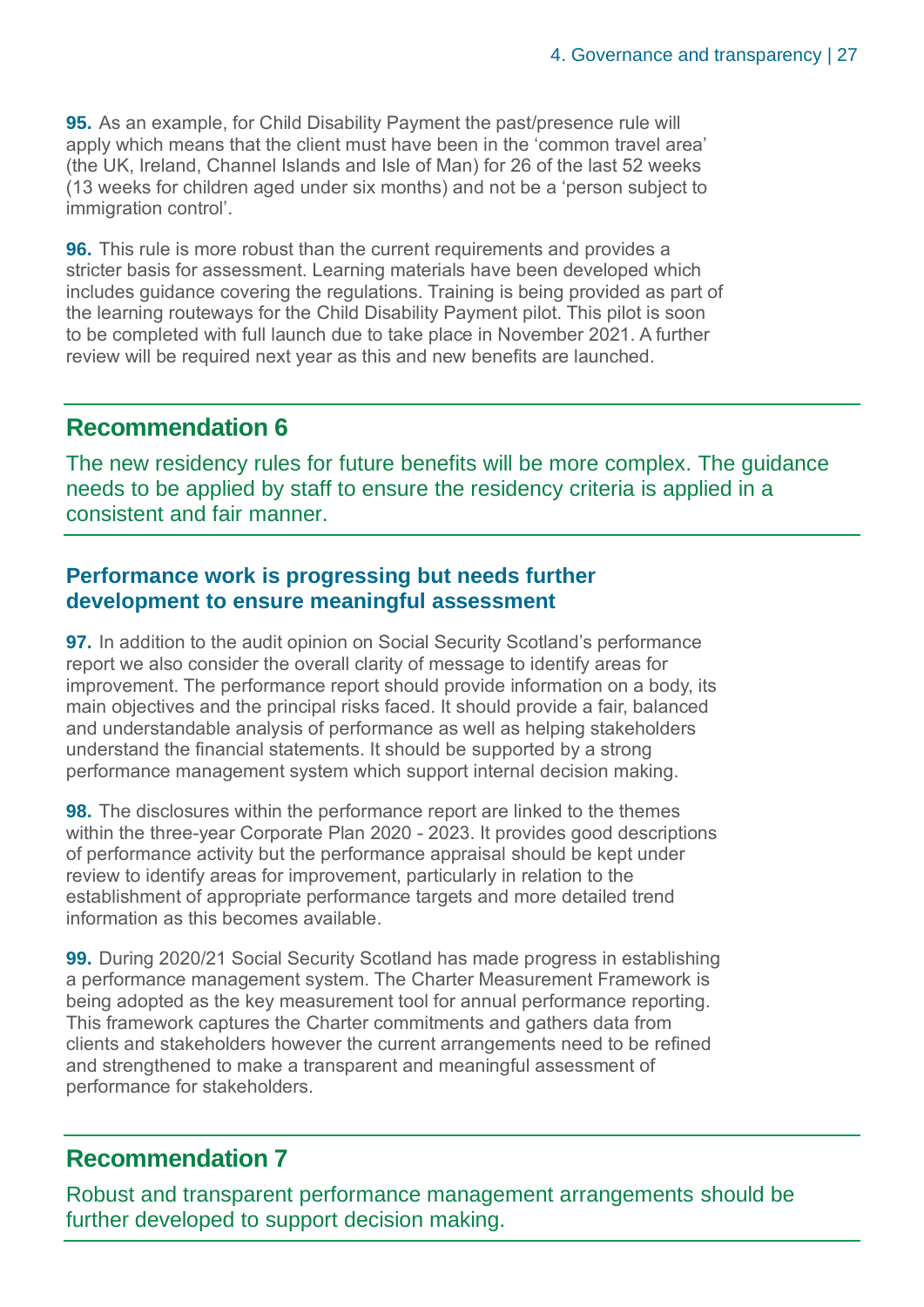## **5. Value for money**

Using resources effectively and continually improving services

#### **Main judgements**

Social Security Scotland continues to develop arrangements to demonstrate the achievement of Best Value.

Good progress has been made in strengthening equalities arrangements including the production of an Equality Strategy.

#### **Social Security Scotland continues to develop arrangements to demonstrate the achievement of Best Value**

**100.** [Ministerial guidance to Accountable Officers](https://www.gov.scot/publications/best-value-public-services-guidance-accountable-officers/) for public bodies and the [Scottish Public Finance Manual](https://www.gov.scot/publications/scottish-public-finance-manual/best-value/best-value/) sets out the accountable officer's duty to ensure that arrangements are in place to secure best value. The guidance sets out the key characteristics of best value and states that compliance with the duty of best value requires public bodies to take a systematic approach to selfevaluation and continuous improvement.

**101.** The interim corporate plan was replaced in December 2020 with the threeyear Corporate Plan 2020 - 2023. The objectives within the plan are aligned to three different themes which are linked to their charter commitments. The themes are:

- Helping to deliver a social security system with dignity, fairness and respect.
- Supporting people in Scotland to access devolved benefits that they are entitled to.
- Running our service in a responsible way.

**102.** The Covid-19 pandemic impacted on Social Security Scotland's plans to develop its annual planning during 2019/20. As a result, a Business Plan for 2020/21 was not prepared.

**103.** The 2021 - 2022 Business Plan was published in July 2021. Priorities are set around the above three themes with key milestones and plans to measure performance also highlighted.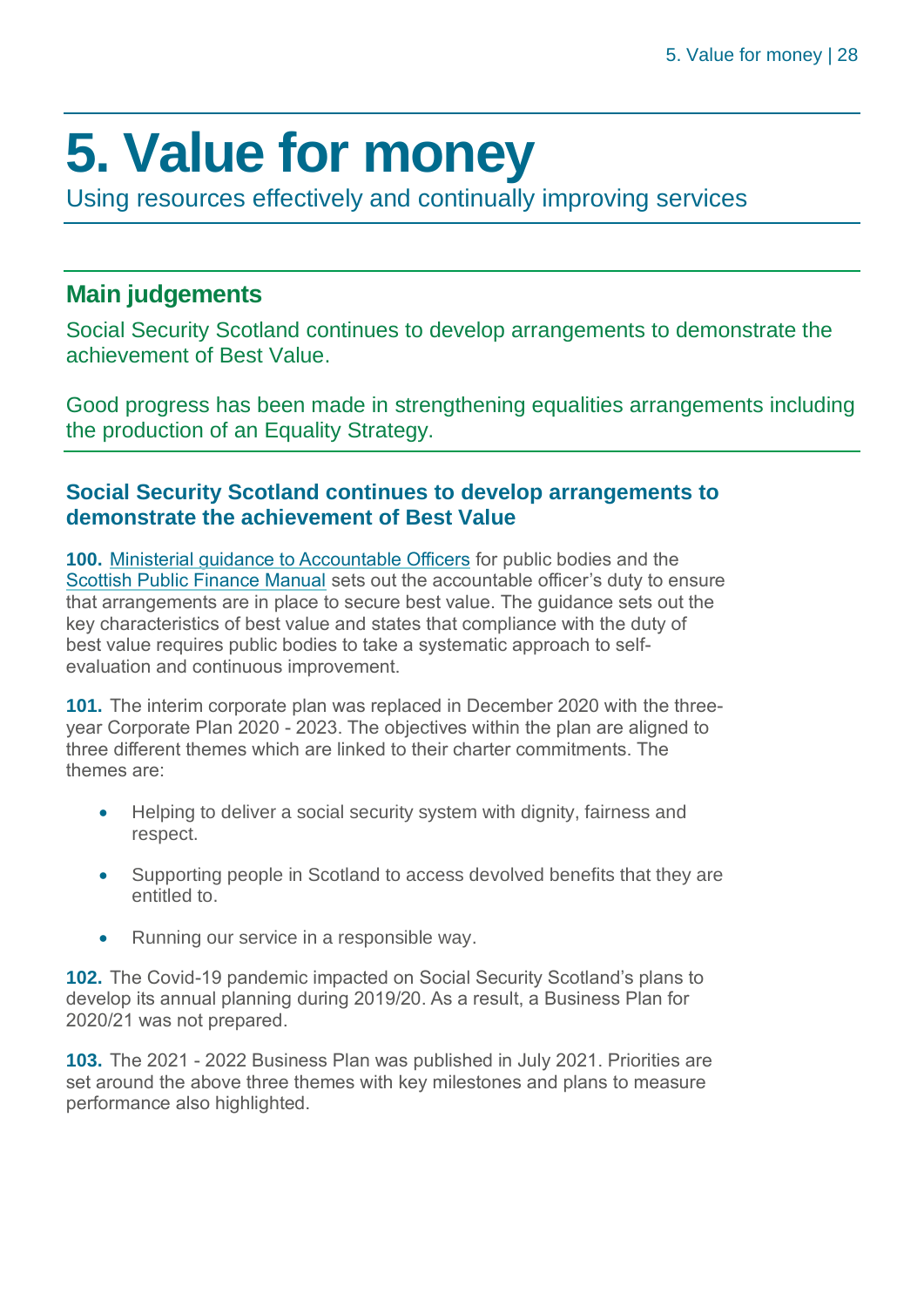#### **Good progress has been made in strengthening equalities arrangements including the production of an Equality Strategy**

**104.** One of Social Security Scotland's key themes in its Corporate Plan is helping to deliver a social security system with dignity, fairness and respect. The objectives aligned to this theme will help ensure that they are delivering on their responsibilities as set out in the Equality Act 2010 and the Social Security Act (Scotland) 2018.

**105.** Social Security Scotland has established three equality outcomes to describe the actions they will take to meet their equality duties as both an employer and a service provider. A public consultation exercise was carried out during 2019/20 to gather feedback on the draft outcomes. This process helped to inform the Equality Strategy which was published on Social Security Scotland's website in June 2021.

**106.** The Equality Strategy includes an action plan on how the three outcomes will be achieved and how equalities will be mainstreamed across the organisation. An Internal Equality Network has been established to co-ordinate and monitor progress against this plan.

**107.** The outcomes are based on information about the workforce and clients and on evidence from equality impact assessments. As Social Security Scotland is a relatively new organisation, historical data on which to set and measure outcomes is limited. Work is underway to gather more equalities data as the organisation expands and delivers more benefits, for example, all clients applying for benefits are asked to complete an Equality Monitoring and Feedback form. This data will provide valuable information on who is using the service and how the process is working for them. The strategy and outcomes will be refreshed based on this data.

**108.** Social Security Scotland also published its People Plan in March 2021 and this details further action to improve on equality and diversity.

**109.** In July 2021, Social Security Scotland published its Corporate Procurement Strategy. Part of this strategy includes awarding contracts to supported businesses who offer opportunities to people with disabilities. A recent contract for the supply of office furniture has been awarded on this basis.

#### **National performance audit reports**

**110.** Audit Scotland carries out a national performance audit programme on behalf of the Accounts Commission and the Auditor General for Scotland. In 2020/21 a number of reports were published which may be of interest. These are outlined in Appendix 3.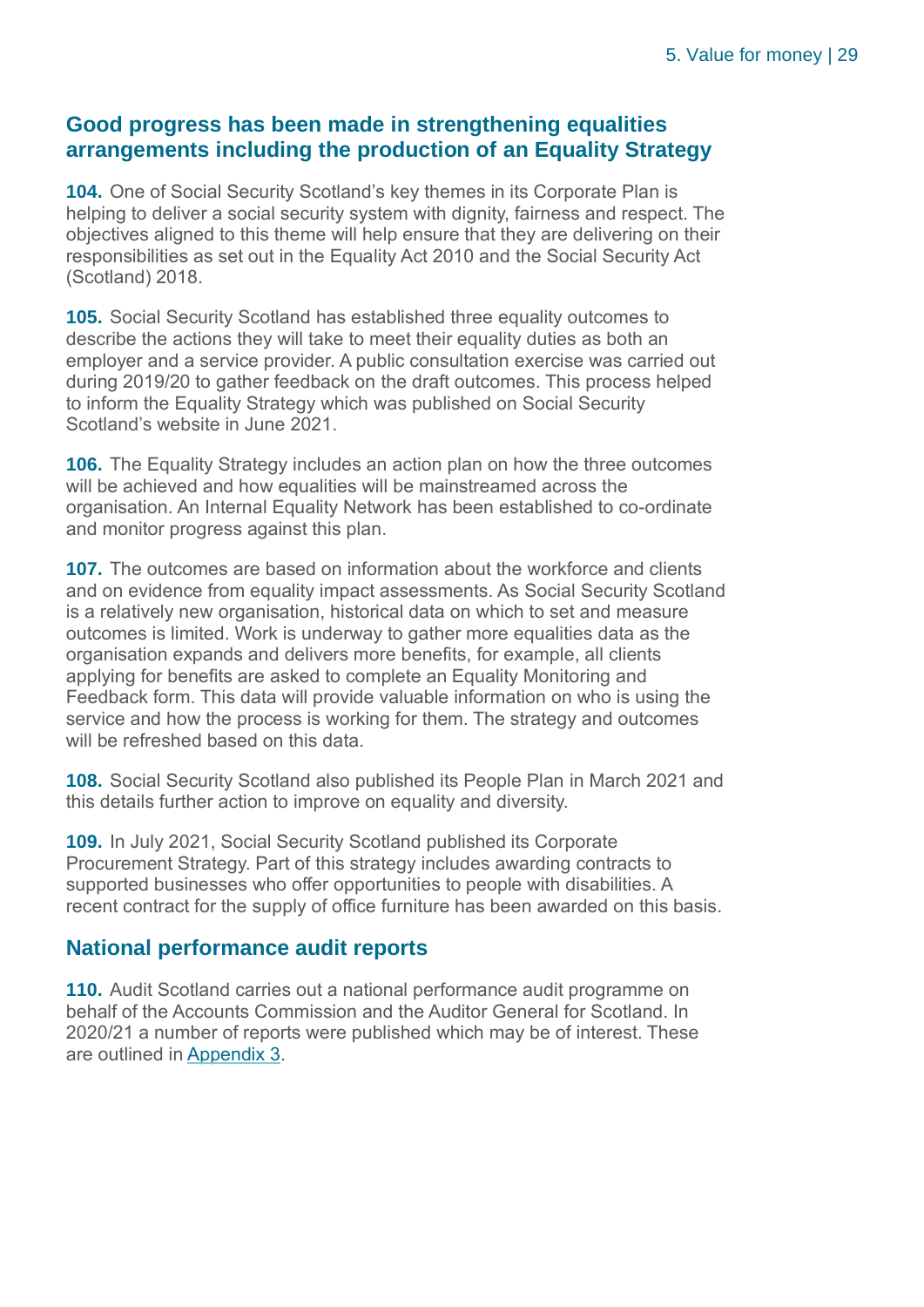### **Appendix 1. Action plan 2020/21**

#### **2020/21 recommendations**

| <b>Issue/risk</b>                                                                                                                            | <b>Recommendation</b>                                                                                          | <b>Agreed management</b><br>action/timing                                                                                                               |
|----------------------------------------------------------------------------------------------------------------------------------------------|----------------------------------------------------------------------------------------------------------------|---------------------------------------------------------------------------------------------------------------------------------------------------------|
| 1. SPM system may not be<br>appropriate for the more<br>complex benefits                                                                     | The establishment of a<br>generic baseline MVP should<br>be finalised as soon as                               | <b>Social Security Scotland has</b><br>developed a draft of a generic<br>MVP document and will work                                                     |
| The use of an MVP approach<br>means that the initial system                                                                                  | possible to support the<br>delivery of a robust core                                                           | to baseline this with Social<br>Security Programme.                                                                                                     |
| that is delivered may not<br>contain all of the required                                                                                     | system for the roll out of new<br>benefits.                                                                    | <b>Chief Architect/Organisation</b><br><b>Culture and Strategic</b>                                                                                     |
| functionality. As the benefits<br>being delivered increase in                                                                                | Paragraph 50.                                                                                                  | <b>Relationships Lead</b><br><b>June 2022</b>                                                                                                           |
| complexity the need for<br>system controls increases.                                                                                        |                                                                                                                |                                                                                                                                                         |
| There is a risk that the MVP<br>is not delivering the minimal<br>functionality to support the<br>Scottish social security<br>system.         |                                                                                                                |                                                                                                                                                         |
| 2. The technical backlog<br>continues to increase                                                                                            | A structured approach should<br>be introduced to address the                                                   | This will need to be<br>undertaken in conjunction                                                                                                       |
| The extent of the technical<br>backlog continues to increase                                                                                 | increasing technical backlog<br>and ensure a strong system                                                     | with Programme.<br>The iterative approach to                                                                                                            |
| impacting on system<br>functionality and the<br>arrangements for fraud and<br>error.                                                         | control environment is in<br>place to support fraud and<br>error prevention and<br>detection.<br>Paragraph 52. | delivery adopted by the<br>Programme allows for the<br>continual improvement and<br>resolution of defects. When a                                       |
| There is a risk that the<br>system functionality is<br>adversely impacted from the<br>reliance on manual work<br>arounds particularly as the |                                                                                                                | product reaches maturity it is<br>presented to Social Security<br>Scotland for acceptance, this<br>process will include<br>identifying existing defects |

*arounds particularly as the more complex benefits become operational.* 

contained within the backlog alongside any undelivered User Stories. As part of acceptance we have developed, and are continually improving, the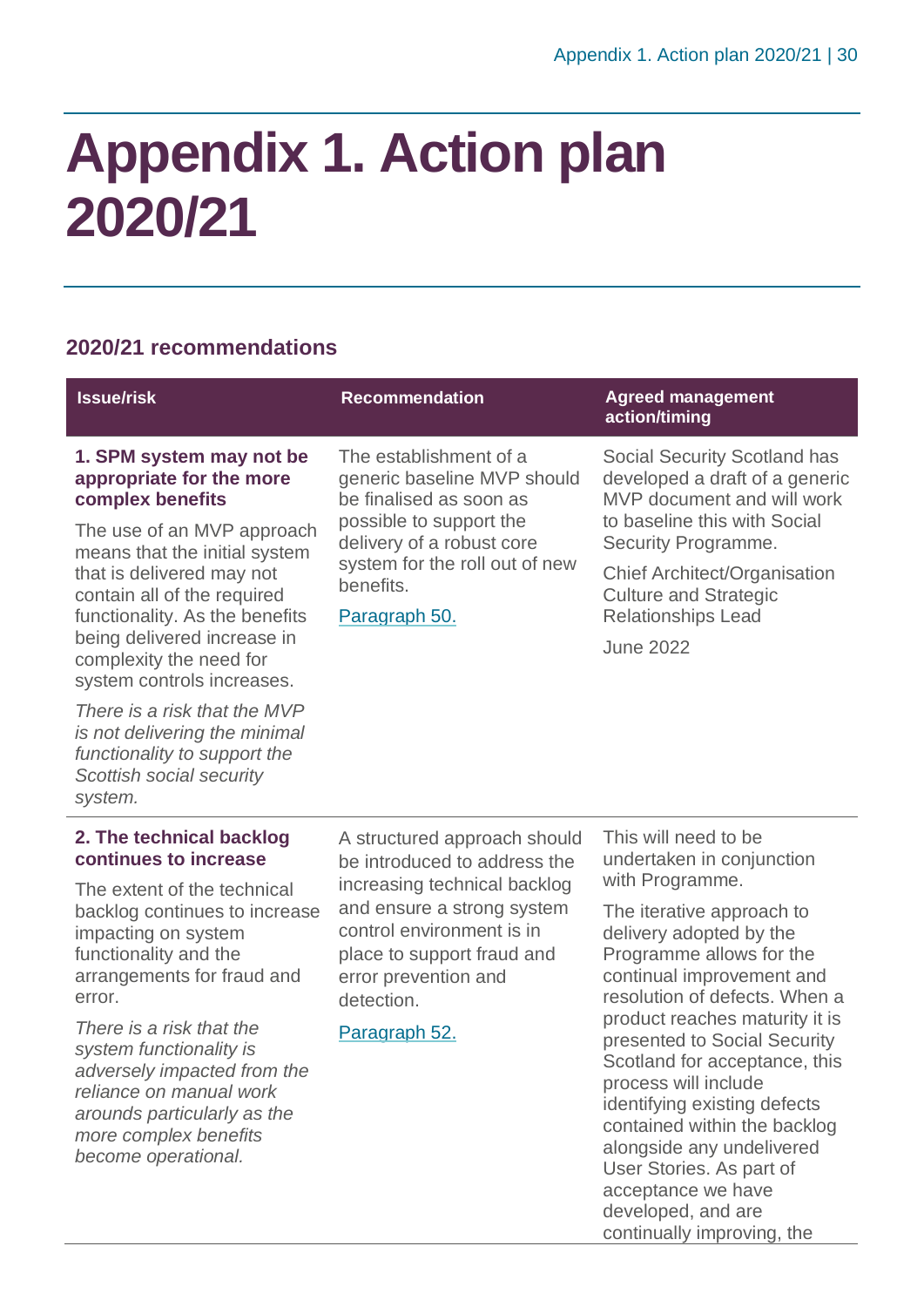| <b>Issue/risk</b>                                                                                                                                       | <b>Recommendation</b>                                                                                                                                                                                                 | <b>Agreed management</b><br>action/timing                                                                                                                                                                                                                                                                                                                           |  |
|---------------------------------------------------------------------------------------------------------------------------------------------------------|-----------------------------------------------------------------------------------------------------------------------------------------------------------------------------------------------------------------------|---------------------------------------------------------------------------------------------------------------------------------------------------------------------------------------------------------------------------------------------------------------------------------------------------------------------------------------------------------------------|--|
|                                                                                                                                                         |                                                                                                                                                                                                                       | formal process of transition,<br>our goal is to have robust<br>acceptance criteria alongside<br>visibility of the scale and<br>value of any existing backlog.<br>In parallel we are building<br>more capacity within the live<br>service team to address the<br>technical backlog <i>i.e.</i> defects<br>or continuous improvements<br>via short frequent releases. |  |
|                                                                                                                                                         |                                                                                                                                                                                                                       | <b>Head of Service Management</b><br>& Service Development/Head<br>of Technologies and<br><b>Platforms</b>                                                                                                                                                                                                                                                          |  |
|                                                                                                                                                         |                                                                                                                                                                                                                       | Ongoing                                                                                                                                                                                                                                                                                                                                                             |  |
| 3. Fraud and error<br>arrangements<br>Fraud and error are an<br>inherent risk in a social<br>security system that is driven                             | The Fraud and Error team<br>must develop its<br>understanding of the<br>associated risks of fraud and<br>error within the range of<br>benefits being delivered,<br>including those currently<br>delivered by the DWP. | Agreed. We have continued<br>to strengthen arrangements<br>over the past year and will<br>mature these arrangements<br>in future.                                                                                                                                                                                                                                   |  |
| by individual claims. Social<br>Security Scotland is still                                                                                              |                                                                                                                                                                                                                       |                                                                                                                                                                                                                                                                                                                                                                     |  |
| reliant on the DWP for many<br>fraud and error estimates as<br>well as developing its own<br>arrangements for the benefits<br>being delivered directly. | Paragraph 63.                                                                                                                                                                                                         | Ongoing                                                                                                                                                                                                                                                                                                                                                             |  |
| There is a risk that fraud and<br>error arrangements are not                                                                                            |                                                                                                                                                                                                                       |                                                                                                                                                                                                                                                                                                                                                                     |  |

*sufficiently developed in advance of the launch of disability and carer's benefits.*

#### **4. Financial planning**

The financial impact of the pandemic on Social Security Scotland will extend across several years and the impact is not yet fully understood and reflected in the financial planning.

*There is a risk that without robust long-term financial plans Social Security Scotland may not adequately* 

Social Security Scotland must revise its financial planning to reflect the long-term impact of the Covid-19 pandemic on benefit delivery arrangements and underlying costs.

#### Paragraph 81.

Agreed. Current plans take the known impact into account and plans will be revised for any changes to our ways of working as well as changes in benefit delivery timetabling.

Head of Finance Ongoing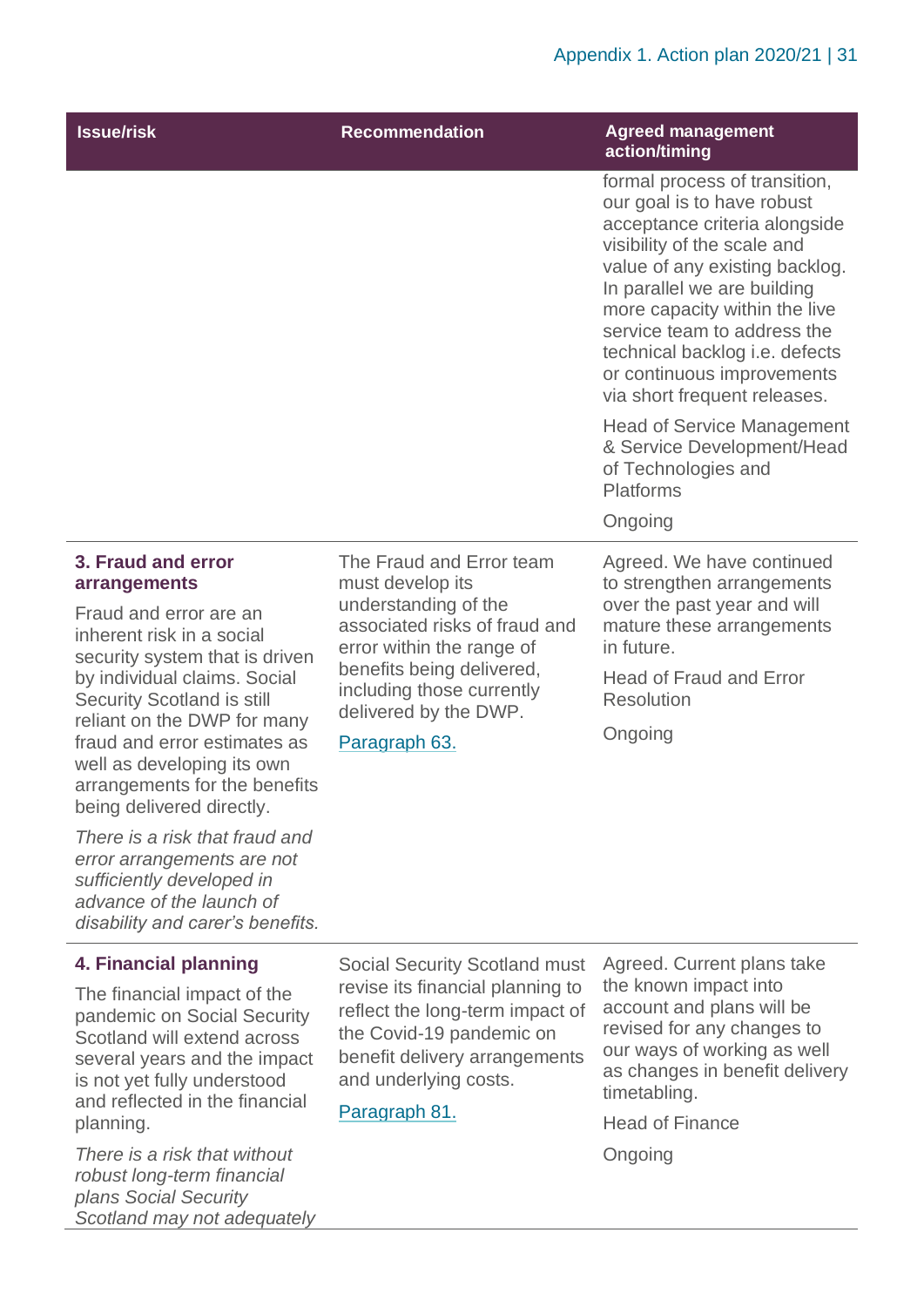**Issue/risk Recommendation Recommendation Agreed management action/timing**

*capture the underlying cost implications of decisions.*

#### **5. Workforce planning**

The Workforce Strategy has not yet been finalised and should cover both numbers and skillsets to meet the needs of the more complex benefits.

*There is a risk that without a long-term workforce plan Social Security Scotland will not be able to deliver future benefits to the current timetable.*

#### **6**. **Residency**

Social Security Scotland are implementing new tailored guidance for each new benefit. The guidance will be complex, and staff will need adequate training.

*There is a risk that guidance and training for residency status for upcoming benefits will not be robust enough.*

A long-term workforce plan, built on the current timetable for benefit delivery, must now be prepared. This should support wider decision making to ensure that there is a sustainable workforce to deliver the Scottish social security system.

#### Paragraph 83.

Agreed. We intend to develop further our current thinking on our medium / long term Workforce Planning Strategy aligned with a Resourcing Strategy.

Head of Corporate Services Ongoing

The new residency rules for future benefits will be more complex. Guidance needs to be correctly applied by staff to ensure that residency criteria is assessed fairly and consistently.

Paragraph 94.

Agreed. We continue to work closely with colleagues in Social Security Directorate and within Learning and Development to ensure complex processes are understood and the importance of guidance emphasised. Work on Quality Assurance will support this going forward.

Head of Client Services **Operations** 

#### Ongoing

Agreed. Current plans in respect of business planning, reporting and governance improvement will build much closer links between performance management and decision making for future cycles.

Head of Corporate Strategy and Communications

**Ongoing** 

#### **7. Performance Management**

Performance management arrangements are not adequately developed to support robust decision making.

*There is a risk that Social Security Scotland will not be able to demonstrate value for money.*

performance management arrangements should be further developed to support decision making and ensure the delivery of a quality benefits service.

Robust and transparent

Paragraph 99.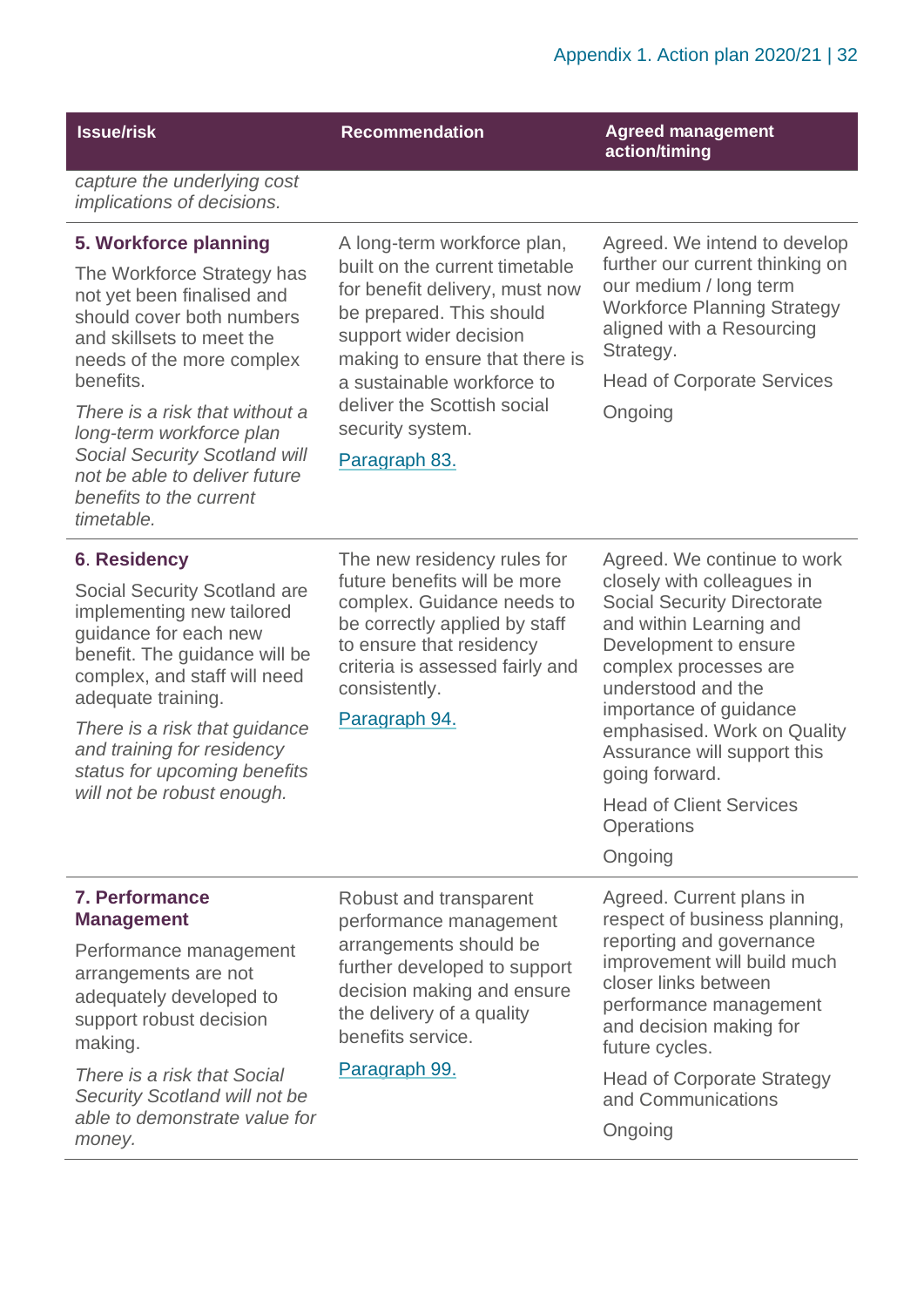### **Follow-up of prior year recommendations**

| <b>Issue/risk</b>                               | <b>Recommendation</b>                                                                                                                                                                                                                                                                | <b>Agreed management</b><br>action/timing                                                                                                                                                                                                                                                                                                        |
|-------------------------------------------------|--------------------------------------------------------------------------------------------------------------------------------------------------------------------------------------------------------------------------------------------------------------------------------------|--------------------------------------------------------------------------------------------------------------------------------------------------------------------------------------------------------------------------------------------------------------------------------------------------------------------------------------------------|
| b/f 1. Measuring error and<br>fraud             | <b>Social Security Scotland</b><br>should continue to develop its<br>approach to measuring error<br>and fraud and engage with<br>the DWP to understand and<br>plan for the impact of<br>changes in the measurement<br>of error and fraud estimates.                                  | In Progress<br>Due to Covid-19 limited<br>progress was made on<br>measuring fraud and error.<br>Social Security Scotland is<br>now engaging with the DWP<br>and Northern Ireland to<br>develop models for<br>estimating fraud and error,<br>however this is at an early<br>stage.<br>See Recommendation 3 on<br>fraud and error<br>arrangements. |
| b/f 2. Long-term planning                       | Longer-term planning should<br>continue to be developed and<br>implemented in key areas<br>such as finance, workforce,<br>estates and IT.                                                                                                                                            | In Progress<br>The Covid-19 pandemic has<br>impacted but progress has<br>been made.<br>See Recommendation 4 on<br>financial planning and<br>Recommendation 5 on<br>workforce planning.                                                                                                                                                           |
| b/f 3. Delivery and financial<br>plans          | <b>Social Security Scotland</b><br>needs to work with the<br>Scottish Government, its<br>social security programme<br>and DWP to ensure its<br>operational needs and<br>capacity are reflected in<br>revised delivery and financial<br>plans for Disability and<br>Carer's benefits. | <b>Complete</b><br>A revised delivery timetable<br>has been prepared by Social<br>Security Scotland and they<br>are working closely with the<br><b>Scottish Government to</b><br>ensure delivery.                                                                                                                                                |
| b/f 4. Improvement of<br><b>Digital Systems</b> | <b>Social Security Scotland</b><br>should work on ensuring the<br>MVP meets their needs and<br>is fully tested. Consideration<br>should also be given to<br>reducing technical backlog,<br>especially in areas where<br>manual workarounds are<br>needed.                            | In Progress<br>As part of the agile process,<br>there are continual updates to<br>what constitutes the MVP.<br>The technical backlog<br>remains a concern.<br>See Recommendation 1 on<br><b>SPM</b> controls and<br>Recommendation 2 on<br>technical backlog.                                                                                    |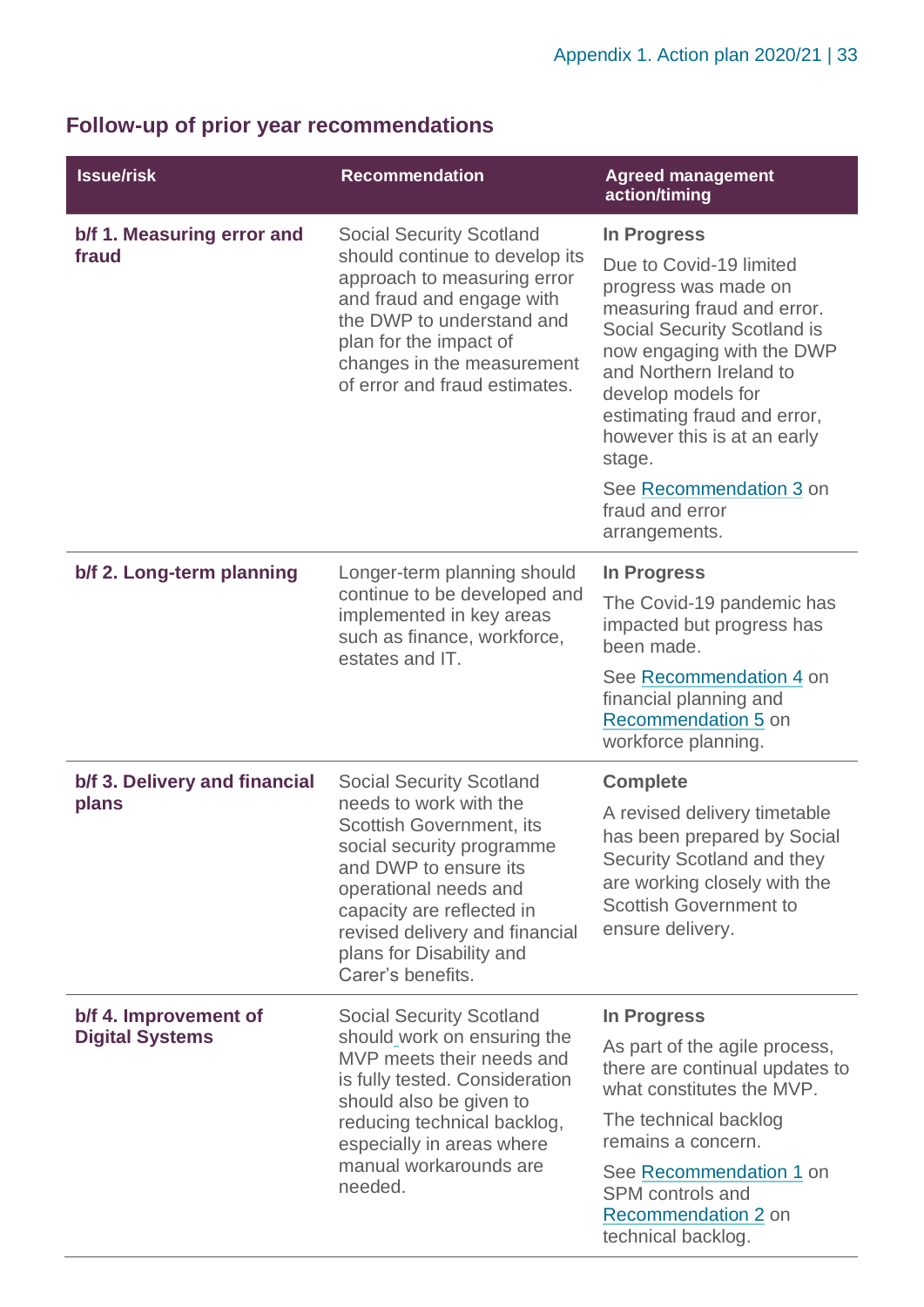| <b>Issue/risk</b>                    | <b>Recommendation</b>                                                                                                                                                                                                                                                                                                                       | <b>Agreed management</b><br>action/timing                                                                                                                                                                                                                                                 |
|--------------------------------------|---------------------------------------------------------------------------------------------------------------------------------------------------------------------------------------------------------------------------------------------------------------------------------------------------------------------------------------------|-------------------------------------------------------------------------------------------------------------------------------------------------------------------------------------------------------------------------------------------------------------------------------------------|
| b/f 5. Performance<br>reporting      | Performance reporting needs<br>to be further developed and<br>implemented to support the<br>assessment and scrutiny of<br>performance by stakeholders.                                                                                                                                                                                      | In Progress<br>There have been<br>improvements to the<br>performance report in the<br>2020/21 annual report and<br>accounts but wider<br>performance management<br>arrangements are still being<br>developed.<br>See Recommendation 7 on<br>performance management.                       |
| b/f 6. Residency                     | Processes for determining<br>the residency of applicants<br>should be reviewed. All risks<br>arising from the approach<br>should be identified and<br>understood.                                                                                                                                                                           | <b>In Progress</b><br>Use of postcode as the<br>determinant of residency has<br>continued to be used by<br>Social Security Scotland. This<br>is adequate for current<br>benefits however more robust<br>rules are required by newer<br>benefits.<br>See Recommendation 6 on<br>residency. |
| b/f 7. Preventing Error and<br>fraud | <b>Social Security Scotland</b><br>needs to fully understand any<br>risks arising from the<br>evidence standards it applies,<br>and not yet being able to<br>undertake investigation<br>activity in the way it planned.<br>This will become increasingly<br>important as more complex<br>benefits begin to be delivered<br>in future years. | <b>Complete</b><br>Social Security Scotland now<br>has the powers to undertake<br>investigation activity.                                                                                                                                                                                 |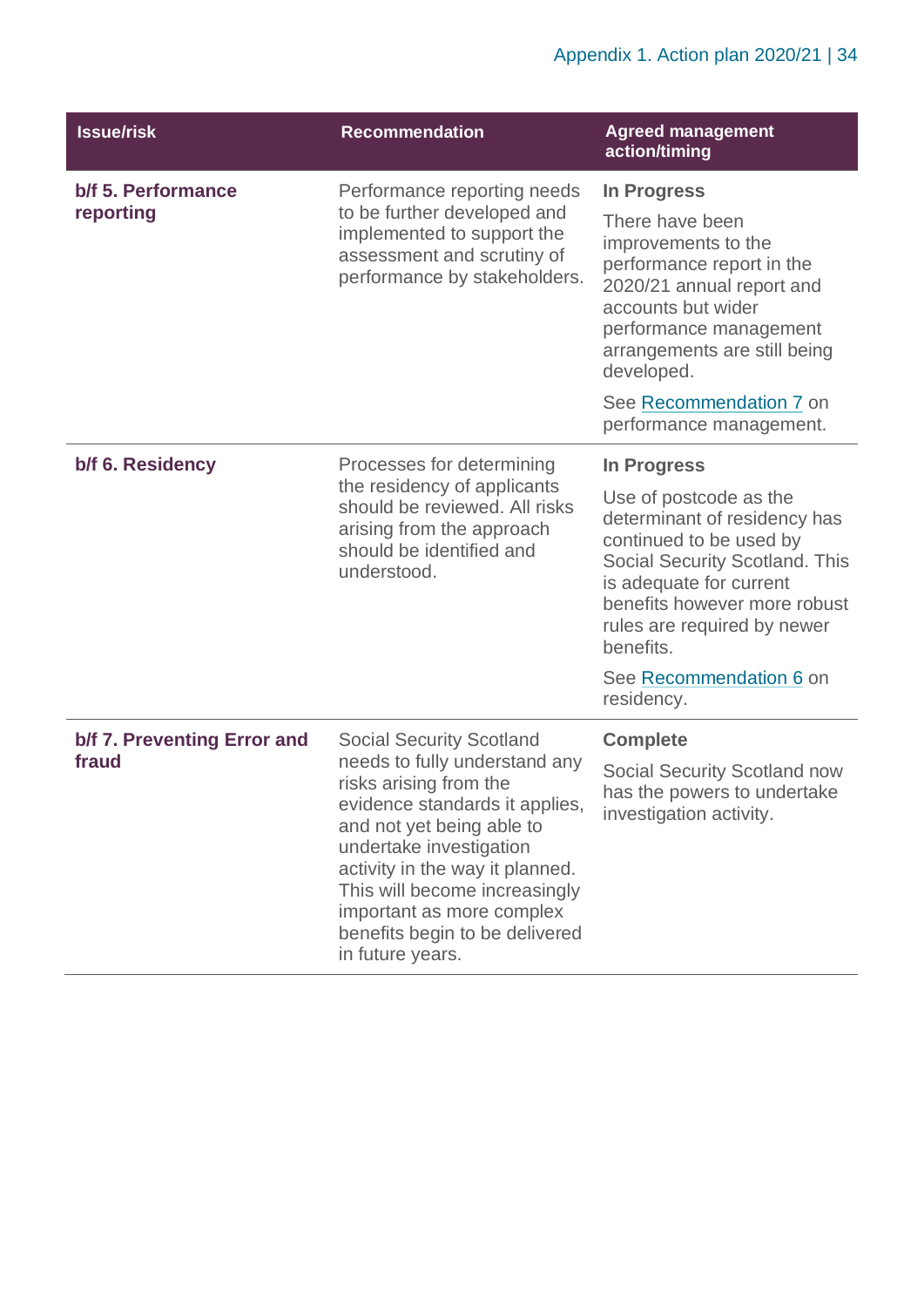### **Appendix 2. Significant audit risks**

The table below sets out the audit risks we identified on the 2020/21 audit and how we addressed each risk in arriving at our conclusion. The risks are categorised between those where there is a risk of material misstatement in the financial statements and those relating to our wider responsibility under the [Code of Audit Practice 2016.](http://www.audit-scotland.gov.uk/report/code-of-audit-practice-2016)

#### **Risks of material misstatement in the financial statements**

| <b>Audit risk</b>                                                                                                                                                                                                                                                                                                                                                                                                                                                  | <b>Assurance procedure</b>                                                                                                                                                                                                                                                                                                                                                                                                                             | <b>Results and conclusions</b>                                                                                                                                                                                                                                                                                                                                                                    |
|--------------------------------------------------------------------------------------------------------------------------------------------------------------------------------------------------------------------------------------------------------------------------------------------------------------------------------------------------------------------------------------------------------------------------------------------------------------------|--------------------------------------------------------------------------------------------------------------------------------------------------------------------------------------------------------------------------------------------------------------------------------------------------------------------------------------------------------------------------------------------------------------------------------------------------------|---------------------------------------------------------------------------------------------------------------------------------------------------------------------------------------------------------------------------------------------------------------------------------------------------------------------------------------------------------------------------------------------------|
| 1. Risk of material<br>misstatement due to<br>management override of<br>controls<br><b>International Auditing</b><br>Standards require that audits<br>are planned to consider the<br>risk of material misstatement<br>in the financial statements<br>caused by fraud, which is<br>presumed to be a significant<br>risk in any audit. This<br>includes consideration of<br>management override of<br>controls to change the<br>financial statements<br>disclosures. | Detailed testing of journal<br>$\bullet$<br>entries, including specific<br>analysis of the<br>classification between<br><b>Social Security Scotland</b><br>and the Scottish<br>Government.<br>Assessed the<br>appropriateness of<br>accounting estimates.<br>Focused testing of<br>$\bullet$<br>accruals and prepayments.<br>Identification and<br>evaluation of any<br>significant transactions<br>that are outside the normal<br>course of business. | <b>Results: We undertook</b><br>detailed testing of journal<br>entries, accruals,<br>prepayments, and invoices.<br>We also reviewed accounting<br>estimates and transactions<br>for appropriateness.<br><b>Conclusion:</b> We did not<br>identify any incidents of<br>management override of<br>controls.                                                                                         |
| 2. Risk of material<br>misstatement caused by<br>fraud in benefit expenditure<br>Practice Note 10 extends the<br>requirements of ISA 240 to<br>include the consideration of<br>fraud in expenditure for public<br>bodies. For Social Security<br>Scotland this is a significant<br>and extensive risk given the<br>underlying legislation for the<br>different benefit streams<br>which gives rise to regularity<br>issues. Given the new benefit                  | Assessed the<br>appropriateness of the<br>Social Programme<br>Management (SPM)<br>system and the controls in<br>place.<br>Detailed substantive<br>$\bullet$<br>testing focused on more<br>complex, higher risk areas<br>such as benefit payments<br>including the completion of<br>'agreed upon procedures'<br>on our behalf.                                                                                                                          | <b>Results:</b> We reviewed the<br>controls in place and<br>undertook detailed testing of<br>benefit payments. We have<br>reviewed and assessed the<br>revised fraud and error rates<br>for the DWP administered<br>benefits. This provides an<br>estimated error of<br>£65.4 million for Scottish<br>residents.<br><b>Conclusion: We have</b><br>qualified our regularity<br>opinion for benefit |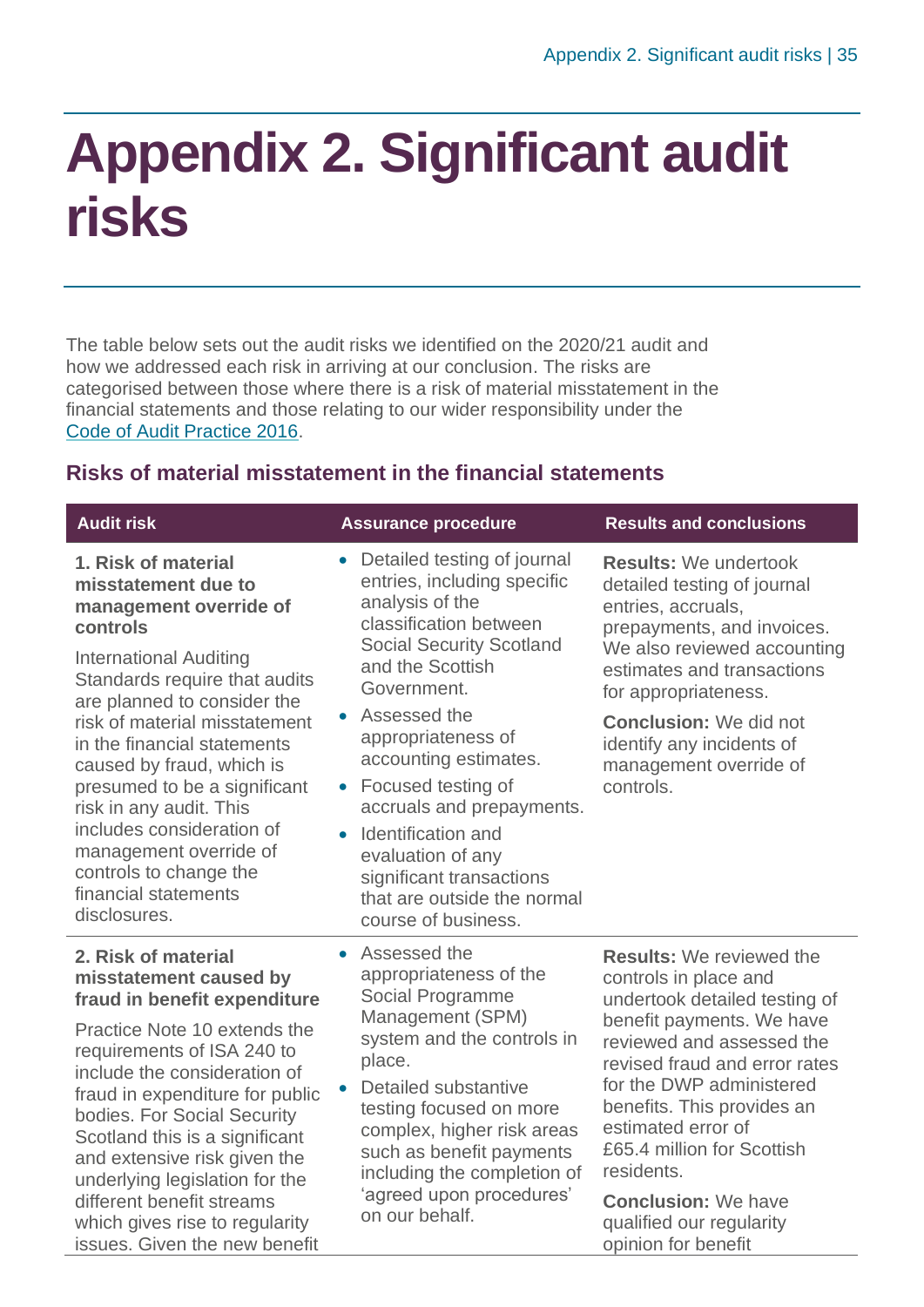| <b>Audit risk</b>                                                                                                                                                                                                                                                                                                                                                                                                                                                                                                    | <b>Assurance procedure</b>                                                                                                                                                                                                                                                                                                                                                                                                | <b>Results and conclusions</b>                                                                                                                                                                                                                                                                                                                |
|----------------------------------------------------------------------------------------------------------------------------------------------------------------------------------------------------------------------------------------------------------------------------------------------------------------------------------------------------------------------------------------------------------------------------------------------------------------------------------------------------------------------|---------------------------------------------------------------------------------------------------------------------------------------------------------------------------------------------------------------------------------------------------------------------------------------------------------------------------------------------------------------------------------------------------------------------------|-----------------------------------------------------------------------------------------------------------------------------------------------------------------------------------------------------------------------------------------------------------------------------------------------------------------------------------------------|
| streams that were devolved<br>from 1 April 2020, the<br>2020/21 financial statements<br>will include an additional £3<br>billion of expenditure.<br>The complexity of social<br>security systems, inter-<br>relationships between<br>devolved and delegated<br>assistance and the volume of<br>payments means that there is<br>an inherent risk of error and<br>fraud.                                                                                                                                               | Review the published<br>$\bullet$<br>estimates for error and<br>fraud levels and<br>considered the<br>appropriateness for Social<br>Security Scotland.                                                                                                                                                                                                                                                                    | expenditure delivered by the<br>DWP.                                                                                                                                                                                                                                                                                                          |
| 3. Risk of insufficient<br>evidence to support DWP<br>arrangements<br>As most of the benefit<br>expenditure for 2020/21 will<br>be processed by the DWP<br>there is a risk that insufficient<br>assurances are obtained to<br>cover the associated<br>expenditure and balances.<br>Although work is underway to<br>establish an agreed audit<br>approach, we recognise the<br>risks that exist due to the<br>complex arrangements<br>involved.                                                                       | • Assess the<br>appropriateness of the<br>financial reporting<br>arrangement between the<br><b>DWP and Social Security</b><br>Scotland.<br>Consider the impact of the<br>audit opinion on our audit<br>assurances.<br>• Assess the results of the<br>'agreed upon procedures'<br>on our behalf.                                                                                                                           | <b>Results: The auditor issued</b><br>an unqualified opinion on the<br>2020/21 devolved benefits<br>financial summary, without<br>modification in respect of the<br>true and fair view.<br>No material exceptions were<br>noted from the work<br>completed on our behalf.<br><b>Conclusion: Sufficient</b><br>assurance has been<br>obtained. |
| 4. Risk of insufficient<br>control environment to<br>support the preparation of<br>the annual accounts<br>As an agency of the Scottish<br>Government, Social Security<br>Scotland relies on the<br>underlying systems for<br>expenditure areas such as<br>payroll. It is also dependent<br>on the Scottish Government<br>for the development of the<br>Social Programme<br>Management (SPM) system<br>which processes payments<br>such as Scottish Child<br><b>Payment, Best Start Grants</b><br>and Funeral Support | Assess the<br>$\bullet$<br>appropriateness of the<br>SPM system and the<br>controls in place (both in-<br>built and manual).<br><b>Focused substantive</b><br>testing on benefit<br>payments delivered by<br>Social Security Scotland.<br>Reliance on the work<br>$\bullet$<br>carried out by the Scottish<br>Government audit team on<br>the core Scottish<br>Government systems used<br>by Social Security<br>Scotland. | <b>Results: No significant</b><br>issues were identified from<br>our audit work on the SPM<br>system, testing of benefit<br>payments or the work of the<br><b>Scottish Government audit</b><br>team.<br><b>Conclusion: The control</b><br>environment supports the<br>preparation of the accounts.                                            |

Payment. As the system is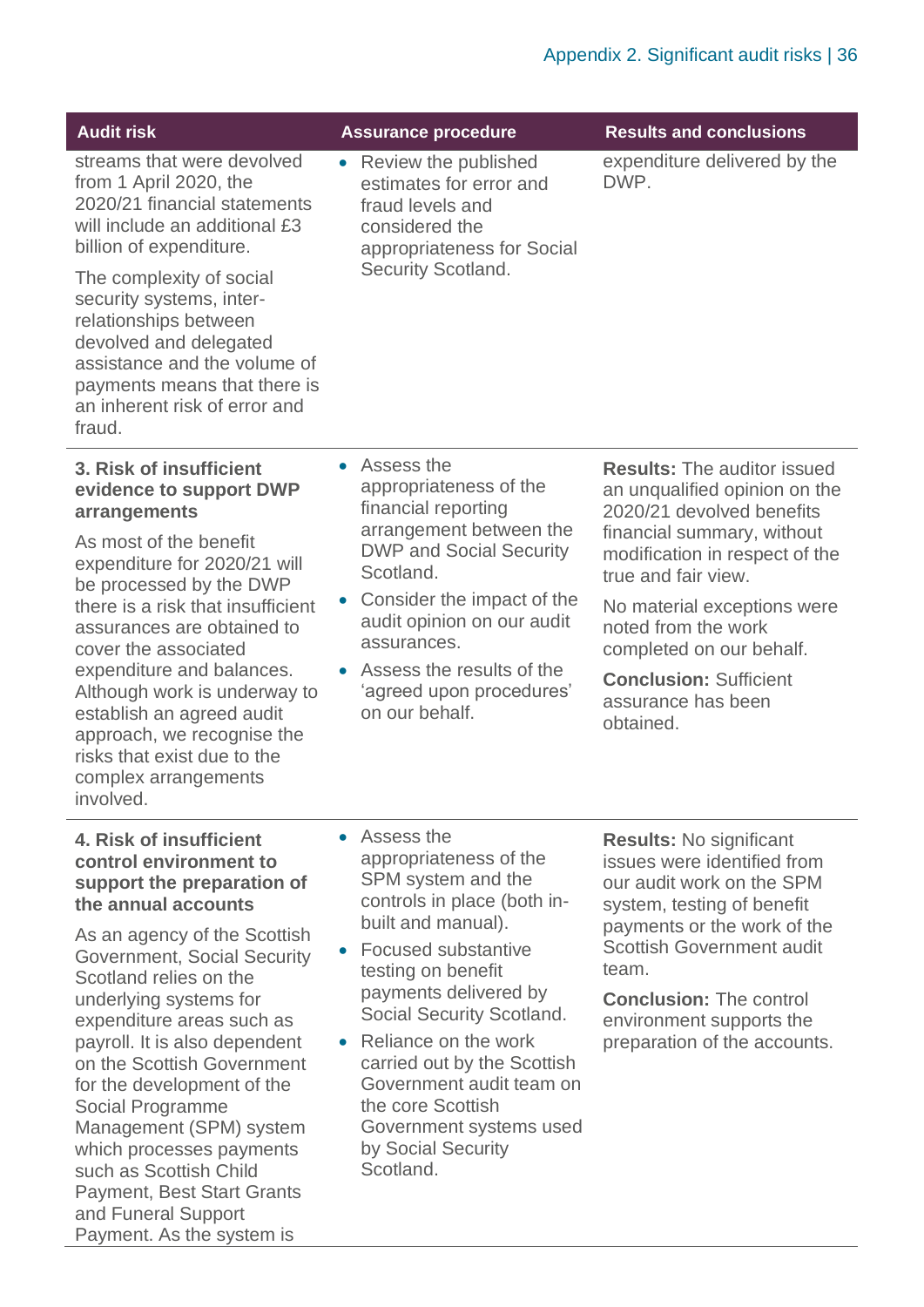| <b>Audit risk</b>              | <b>Assurance procedure</b> | <b>Results and conclusions</b> |
|--------------------------------|----------------------------|--------------------------------|
| delivered on a Minimum         |                            |                                |
| Viable Product (MVP) basis     |                            |                                |
| there is a need for ongoing    |                            |                                |
| development and                |                            |                                |
| improvement of controls.       |                            |                                |
| There is a risk that           |                            |                                |
| homeworking has had an         |                            |                                |
| impact on the operation of the |                            |                                |
| overall control environment.   |                            |                                |

#### **Risks identified from the auditor's wider responsibility under the Code of Audit Practice**

| <b>Audit risk</b>                                                                                                                                                                                                                                                                                                                                                                                                                             | <b>Assurance procedure</b>                                                                                                                                                                                                                                                                                                      | <b>Results and conclusions</b>                                                                                                                                                                                                                                                                                                                                                                                         |
|-----------------------------------------------------------------------------------------------------------------------------------------------------------------------------------------------------------------------------------------------------------------------------------------------------------------------------------------------------------------------------------------------------------------------------------------------|---------------------------------------------------------------------------------------------------------------------------------------------------------------------------------------------------------------------------------------------------------------------------------------------------------------------------------|------------------------------------------------------------------------------------------------------------------------------------------------------------------------------------------------------------------------------------------------------------------------------------------------------------------------------------------------------------------------------------------------------------------------|
| 5. Progress on error and<br>fraud measurement<br>arrangements<br>The estimation and<br>measurement of error and<br>fraud within the benefit<br>streams processed by Social<br>Security Scotland is an<br>important area. We recognise<br>that the Covid-19 pandemic<br>initially impacted on progress,<br>but this must now be<br>prioritised to develop<br>arrangements before the<br>more complex benefits are<br>introduced later in 2021. | Review updated<br>$\bullet$<br>documentation and<br>reporting on the<br>measurement of error and<br>fraud within the benefit<br>streams.<br>• Assess the<br>appropriateness of<br>progress and adequacy of<br>arrangements.                                                                                                     | <b>Results: Due to Covid-19,</b><br>many elements of fraud and<br>error were paused. Work has<br>restarted with Social Security<br>Scotland now looking at the<br>models of estimation used by<br>the DWP and Northern<br>Ireland. This will allow them<br>to progress their development<br>of estimation models.<br><b>Conclusion: We will</b><br>continue to review progress<br>as part of our 2021/22 audit.        |
| 6. Adequacy of<br>performance management<br>arrangements<br>A robust performance<br>management system needs<br>to be developed to enable<br>Social Security Scotland to<br>evidence its performance.<br>This should be underpinned<br>by a robust and transparent<br>measurement framework<br>which are understood by all<br>stakeholders.                                                                                                    | Ongoing engagement with<br>$\bullet$<br>Strategy, Policy and<br>Assurance lead on<br>progress.<br>Review the development<br>$\bullet$<br>of performance<br>managements<br>arrangements as they are<br>being established.<br>• Assess progress in<br>developing risk<br>management<br>arrangements, including<br>risk registers. | <b>Results: Social Security</b><br>Scotland uses the Charter<br><b>Measurement Framework as</b><br>its key measurement tool for<br>reporting performance.<br>Steps have been taken to<br>improve risk management<br>and create a robust system.<br><b>Conclusion: Work on</b><br>performance management<br>arrangements has<br>progressed, but we will<br>continue to review progress<br>as part of our 2021/22 audit. |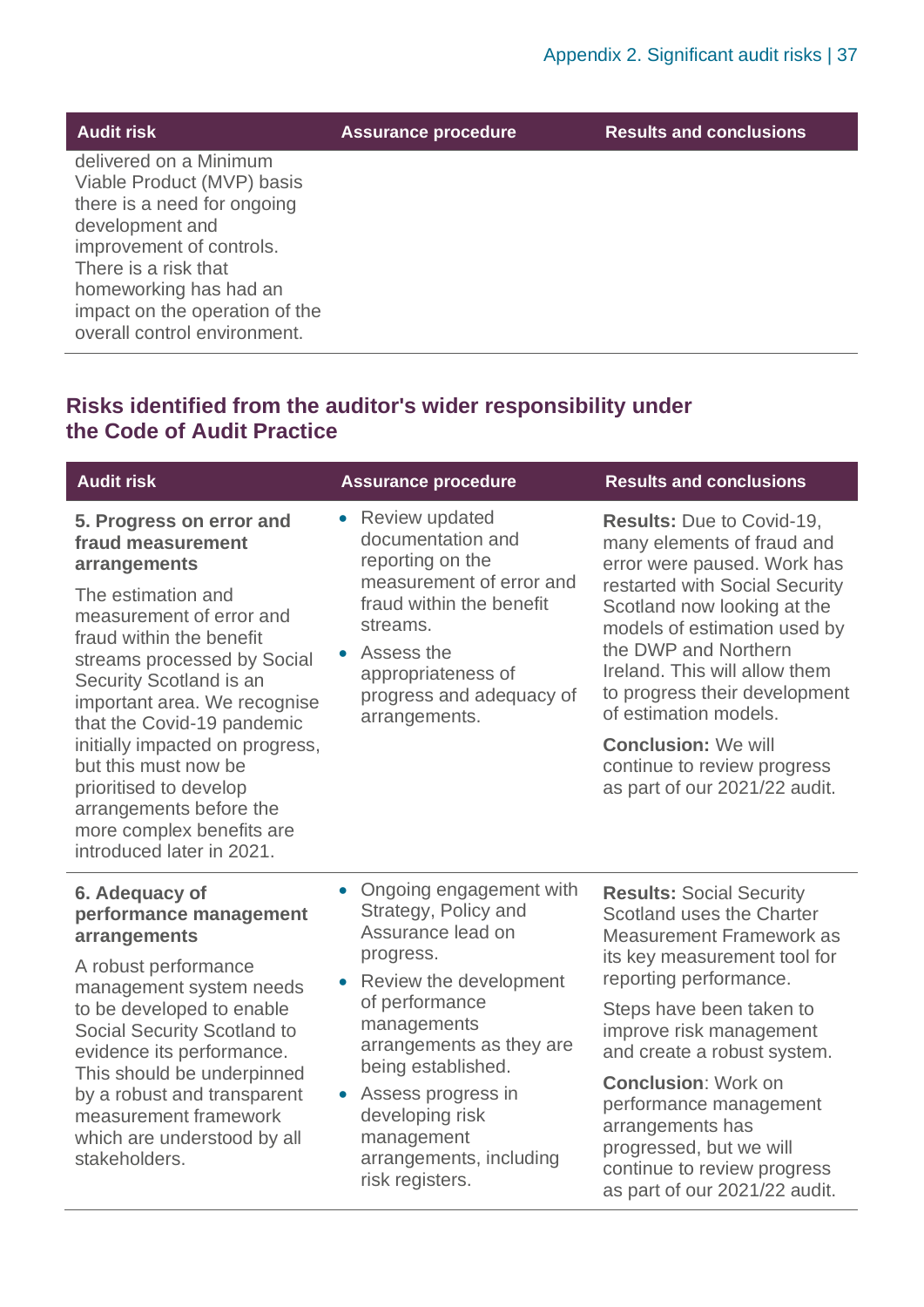| <b>Audit risk</b>                                                                                                                                                                                                                                                                                                                                                                                                                                                                        | <b>Assurance procedure</b>                                                                                                                                                                                                                              | <b>Results and conclusions</b>                                                                                                                                                                                                                                                                                                                                                                                                          |
|------------------------------------------------------------------------------------------------------------------------------------------------------------------------------------------------------------------------------------------------------------------------------------------------------------------------------------------------------------------------------------------------------------------------------------------------------------------------------------------|---------------------------------------------------------------------------------------------------------------------------------------------------------------------------------------------------------------------------------------------------------|-----------------------------------------------------------------------------------------------------------------------------------------------------------------------------------------------------------------------------------------------------------------------------------------------------------------------------------------------------------------------------------------------------------------------------------------|
| 7. Postcode being used to<br>determine residency<br><b>Social Security Scotland</b><br>continues to use postcode as<br>the determinant of residency.<br>There is a risk that residency                                                                                                                                                                                                                                                                                                   | • Assess the controls and<br>processes in place in<br>relation to establishing<br>residency.                                                                                                                                                            | <b>Results: Social Security</b><br>Scotland continues to use<br>postcode as the determinant<br>of residency but has plans in<br>place to provide further<br>guidance for more complex<br>benefits.                                                                                                                                                                                                                                      |
| status is not being<br>appropriately assessed,<br>particularly as the new<br>disability benefits are<br>launched.                                                                                                                                                                                                                                                                                                                                                                        |                                                                                                                                                                                                                                                         | <b>Conclusion:</b> We will review<br>the guidance developed as<br>part of our 2021/22 audit<br>work.                                                                                                                                                                                                                                                                                                                                    |
| 8. Control environment<br>pace of change<br>A number of improvements<br>have been identified for the<br>control environment within<br>the SPM system with a focus<br>on preventing and detecting<br>error and fraud. A cross-<br>cutting route to delivering the<br>required control changes is<br>currently underway, however<br>there is a risk that the pace at<br>which the changes are made<br>is not sufficient, with the first<br>changes not expected until<br><b>July 2021.</b> | • Review the work of the<br>team that is looking at the<br>internal controls<br>environment to assess the<br>pace of change.<br>Assess the work that is<br>being completed on the<br>backlog of additional<br>internal controls required<br>to the SPM. | <b>Results: Technical backlog</b><br>continues to increase which<br>results in the need for manual<br>work arounds. Functionality is<br>also impacted by the tight<br>timescales available to<br>introduce enhancements. The<br>MVP may not meet the initial<br>requirement of Social<br>Security Scotland.<br><b>Conclusion:</b> We will review<br>the MVP arrangements and<br>technical backlog as part of<br>our 2021/22 audit work. |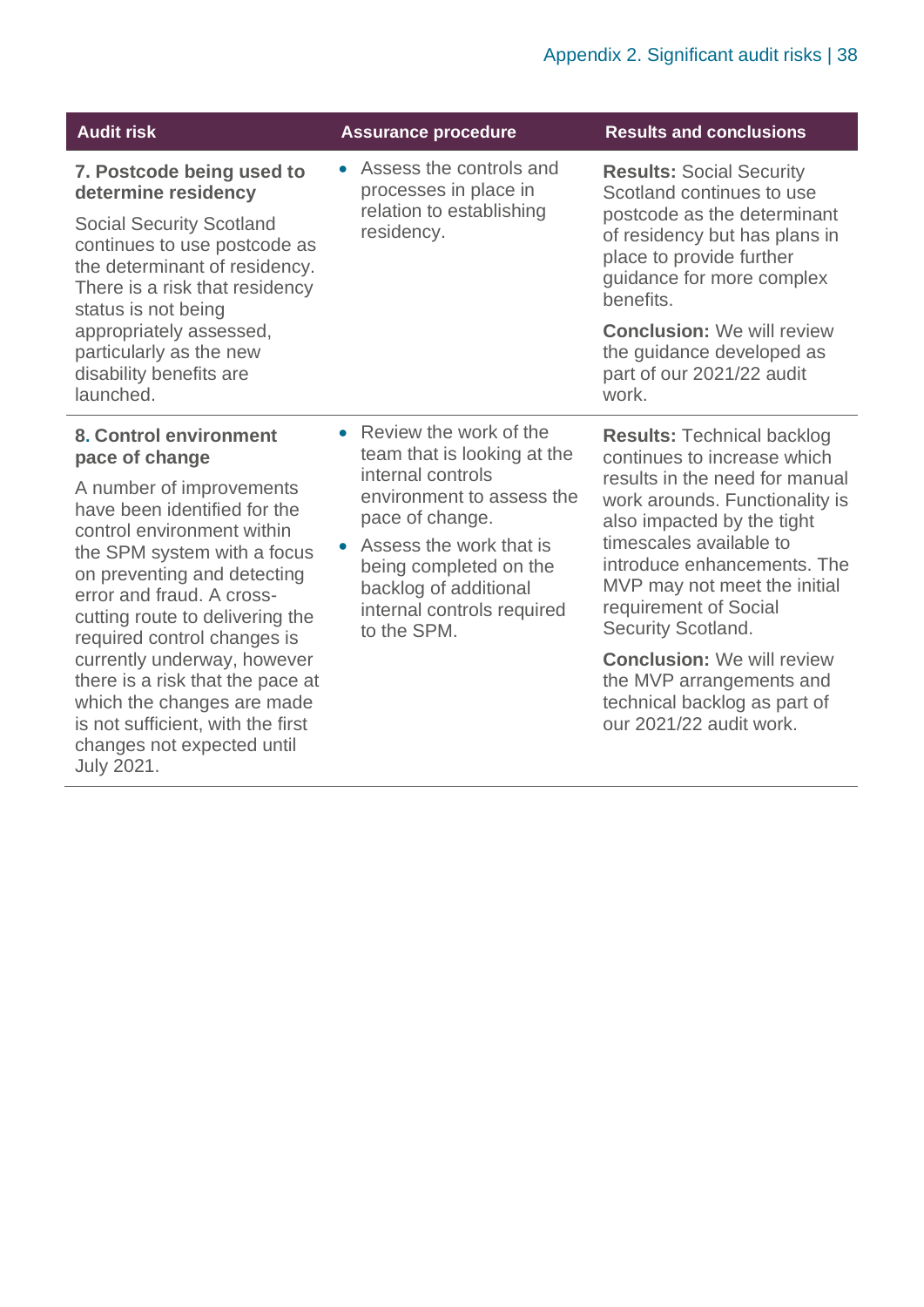### **Appendix 3. Summary of 2020/21 national performance reports**

April [Affordable housing](https://www.audit-scotland.gov.uk/report/affordable-housing)

June [Highlands and Islands Enterprise: Management of Cairngorm mountain and](https://www.audit-scotland.gov.uk/report/highlands-and-islands-enterprise-management-of-cairngorm-mountain-and-funicular-railway)  [funicular railway](https://www.audit-scotland.gov.uk/report/highlands-and-islands-enterprise-management-of-cairngorm-mountain-and-funicular-railway)

[Local government in Scotland Overview 2020](https://www.audit-scotland.gov.uk/report/local-government-in-scotland-overview-2020)

July [The National Fraud Initiative in Scotland 2018/19](https://www.audit-scotland.gov.uk/report/the-national-fraud-initiative-in-scotland-201819)

**January** [Digital progress in local government](https://www.audit-scotland.gov.uk/report/digital-progress-in-local-government) [Local government in Scotland: Financial overview 2019/20](https://www.audit-scotland.gov.uk/report/local-government-in-scotland-financial-overview-201920)

February [NHS in Scotland 2020](https://www.audit-scotland.gov.uk/report/nhs-in-scotland-2020)

March [Improving outcomes for young people through school education](https://www.audit-scotland.gov.uk/report/improving-outcomes-for-young-people-through-school-education)